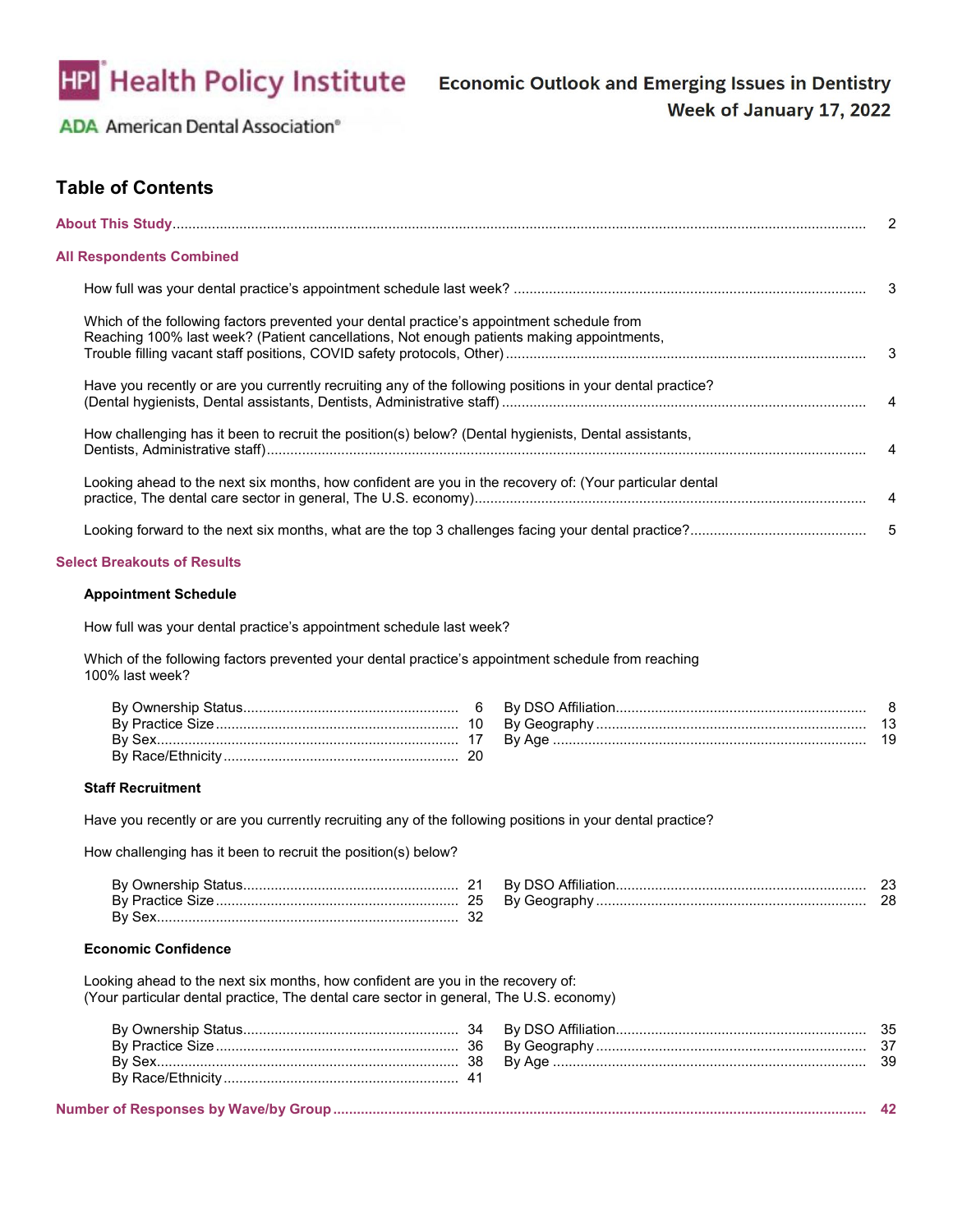

# **About This Study**

To better understand the economic and operational conditions in dental practices and public health clinics over time, and to measure the impact of the COVID-19 pandemic and other emerging issues in dentistry, the ADA Health Policy Institute launched a tracking poll in January 2022. For this initial wave over the week of January 17, 2022, we invited nearly 80,000 dentists from across the U.S. to join a panel in which they will complete a survey once a month; nearly 2,000 have opted to participate. The number of respondents in each wave, along with the number of responses in each reporting category in the current wave, can be found at the end of this report.

Below are the results from the first wave of this study, for dentists working in private dental practices. The report includes breakouts by ownership status, DSO affiliation, practice size, geographic location, sex, age group, and race/ethnicity. Unless noted otherwise, charts reflect the results from the latest wave of data collection.

This report was published in January 2022 by the American Dental Association's Health Policy Institute.

211 E. Chicago Avenue Chicago, Illinois 60611 312.440.2928 [hpi@ada.org](mailto:hpi@ada.org?subject=Question%20about%20the%20Economic%20Impact%20and%20Emerging%20Issues%20in%20Dentistry%20report) 

For more information on other publications, products and services, please visit our website, [ADA.org/HPI](https://www.ada.org/resources/research/health-policy-institute).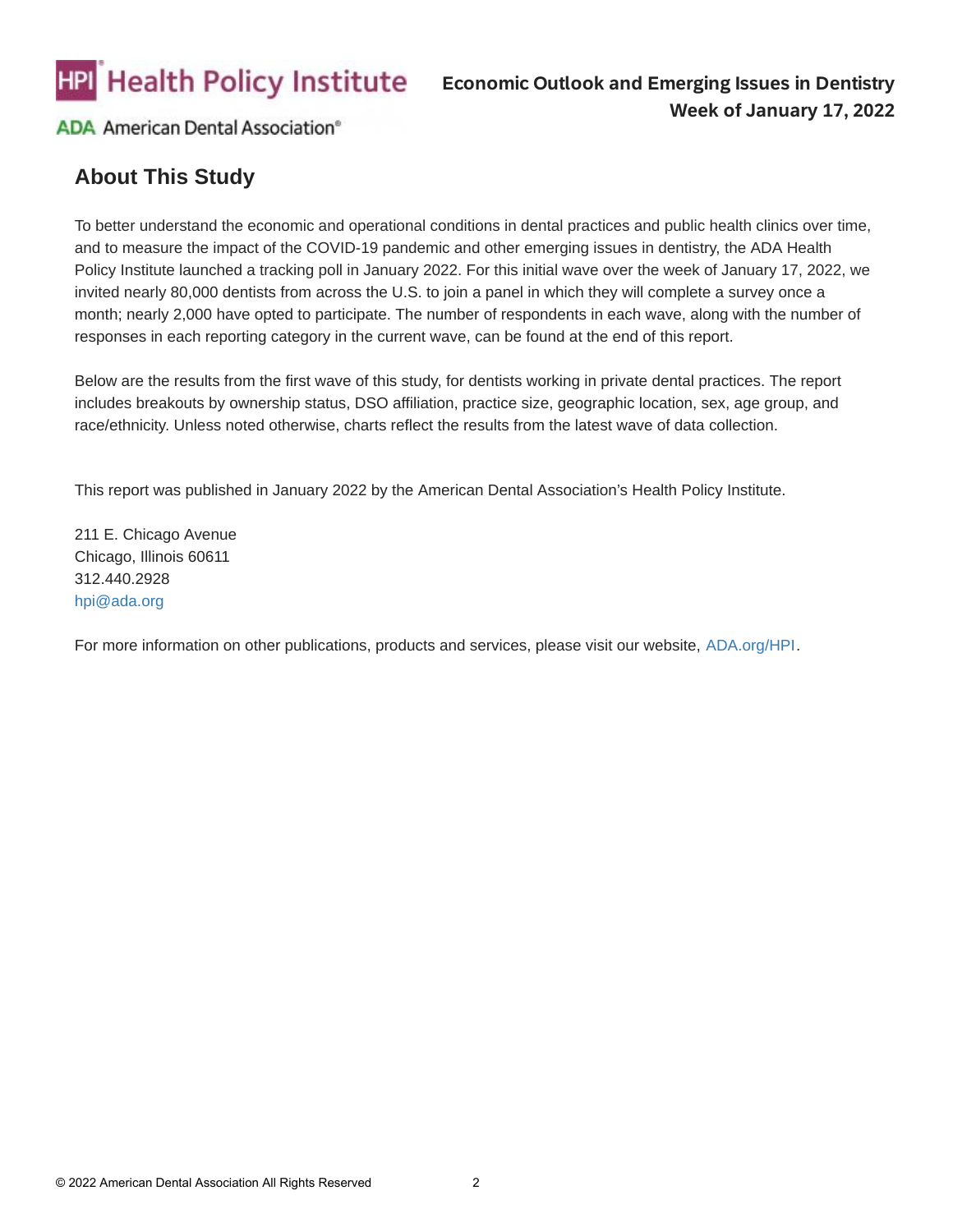

# *All Respondents*

### **How full was your dental practice's appointment schedule last week?**

1871 Responses



## **Which of the following factors prevented your dental practice's appointment schedule**

### **from reaching 100% last week? (Select all that apply.)**

1672 Responses



| Other, please specify:                    | Percentage of Responses |
|-------------------------------------------|-------------------------|
| <b>INCLEMENT WEATHER</b>                  | 39.0%                   |
| SURGE IN COVID CASES                      | 29.0%                   |
| PATIENT FEAR / HESITANCY TO VISIT DENTIST | 10.0%                   |
| <b>BAD ECONOMIC CONDITIONS</b>            | 4.0%                    |
| DROPPED DENTAL PLAN / LOW REIMBURSEMENT   | 4.0%                    |
| <b>MISCELLANEOUS</b>                      | 14.0%                   |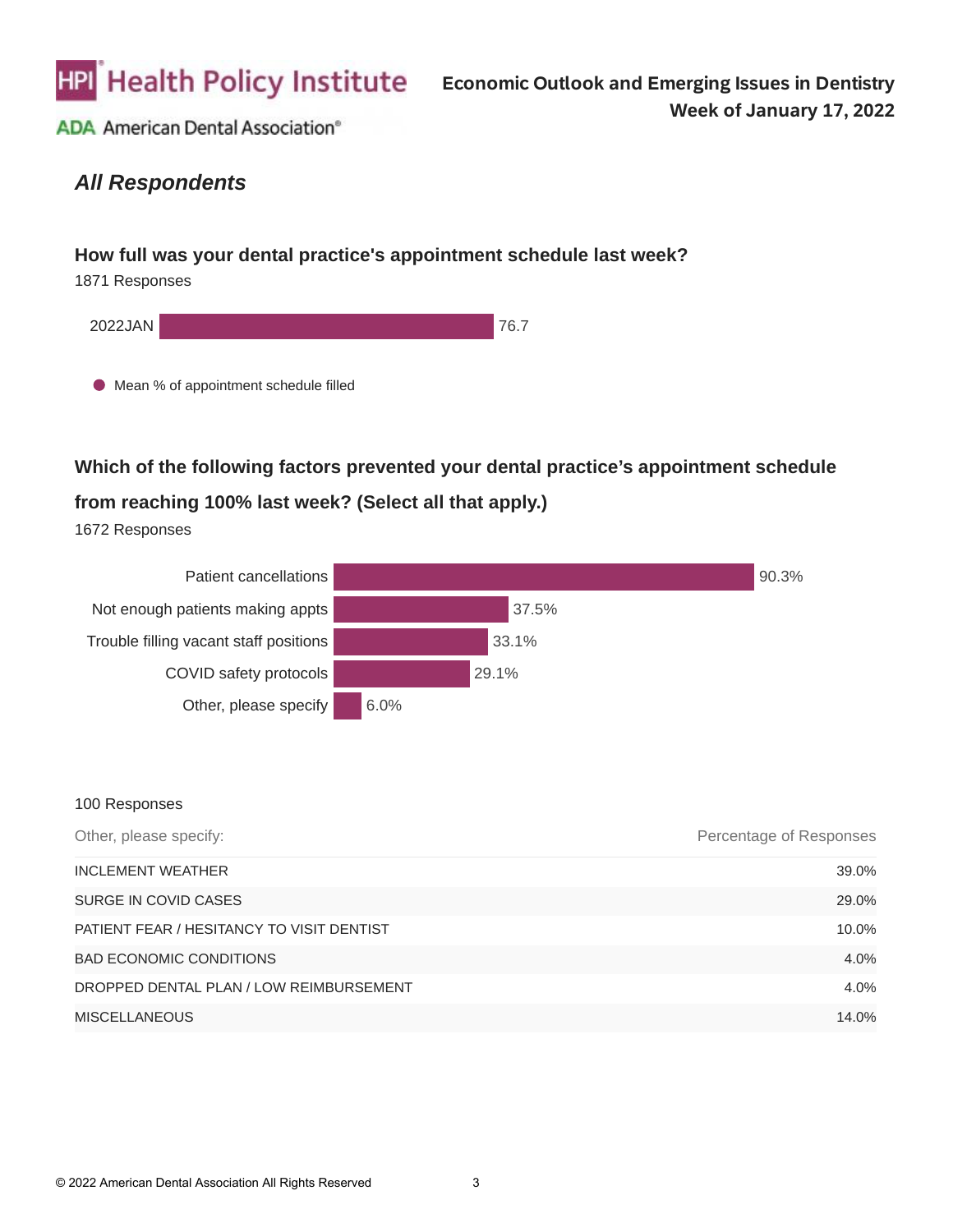

### **Have you recently or are you currently recruiting any of the following positions in your**

#### **dental practice?**

1883 Responses

1134 Responses



#### **How challenging has it been to recruit the position(s) below?**



# **Looking ahead to the next six months, how confident are you in the recovery of:**

| Your particular dental practice?   | 29.6% | 38.6%                                                  | 15.9%                           | 12.4% |
|------------------------------------|-------|--------------------------------------------------------|---------------------------------|-------|
| The dental care sector in general? | 21.0% | 43.2%                                                  | 19.0%                           | 14.2% |
| The U.S. economy?                  | 28.0% | 21.0%                                                  | 31.9%                           | 13.5% |
| Very confident<br>Very skeptical   |       | • Somewhat confident • Neither confident nor skeptical | Somewhat skeptical<br>$\bullet$ |       |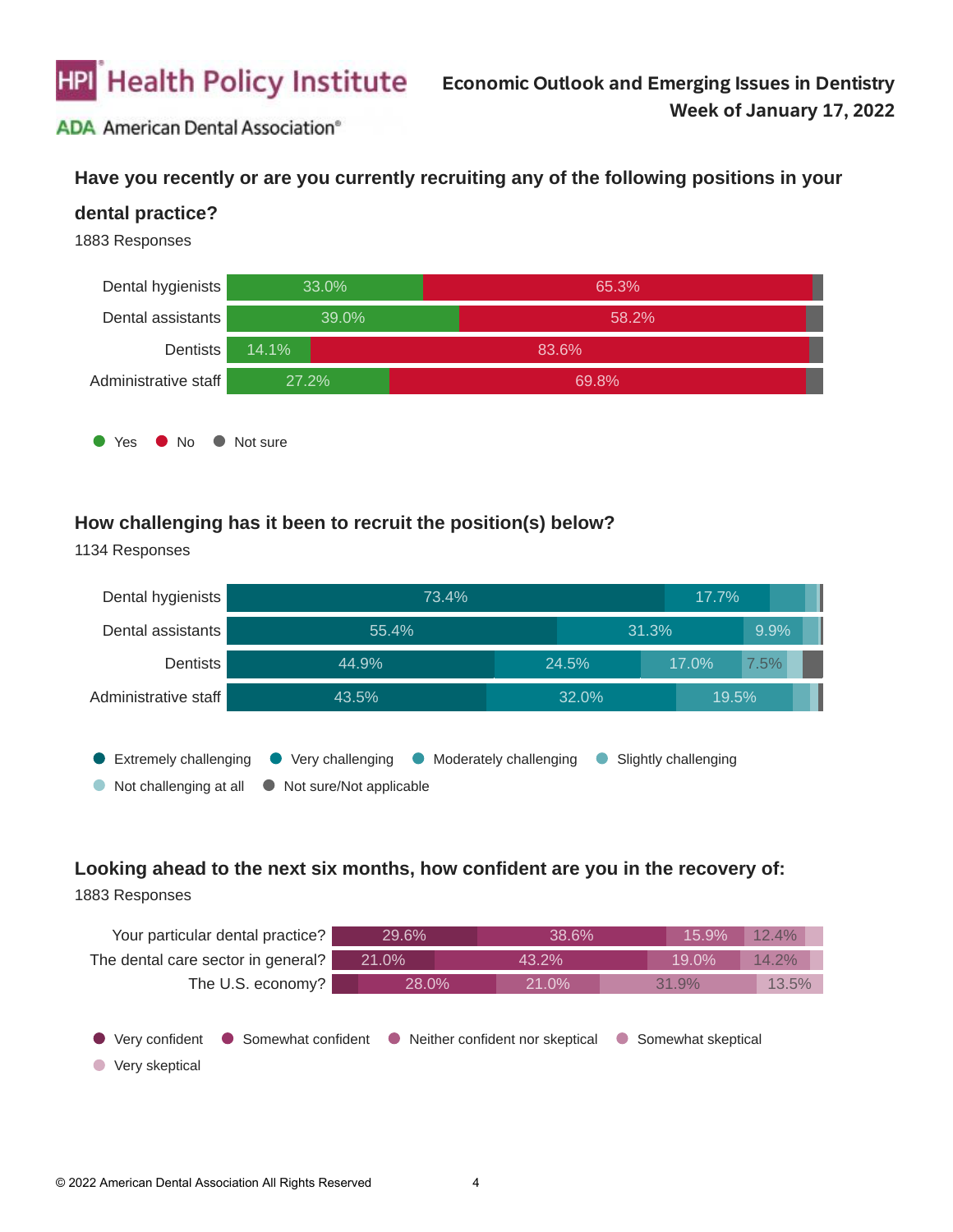

**Looking forward to the next six months, what are the top 3 challenges facing your dental practice?**



| 1883 Responses                                   |                         |
|--------------------------------------------------|-------------------------|
| Challenges                                       | Percentage of Responses |
| <b>STAFFING</b>                                  | 66.1%                   |
| INFLATION / OVERHEAD / RISING COSTS              | 33.8%                   |
| INSURANCE OR MEDICAID ISSUES / LOW REIMBURSEMENT | 22.4%                   |
| PATIENT CANCELLATIONS DUE TO COVID / SCHEDULING  | 20.8%                   |
| LOW PATIENT VOLUME / ENROLLING NEW PATIENTS      | 7.7%                    |
| PERFORMANCE OF US ECONOMY                        | 7.4%                    |
| COVID-RELATED REGULATIONS AND PROTOCOLS          | 6.3%                    |
| MAINTAINING PRODUCTION AND CASH FLOW             | 6.2%                    |
| SUPPLY CHAIN ISSUES / SHORTAGES                  | 6.1%                    |
| AVOIDING BURNOUT OF SELF AND/OR STAFF            | 3.9%                    |
| MORE COVID CASES / NEW VARIANTS                  | 3.7%                    |
| PATIENTS AFRAID TO RETURN                        | 2.6%                    |
| KEEPING STAFF AND SELF HEALTHY                   | 2.5%                    |
| <b>PRACTICE TRANSITION / RETIREMENT</b>          | 1.9%                    |
| <b>COMPETITION / CORPORATE DENTISTRY</b>         | 1.3%                    |
| PATIENT ABILITY TO PAY FOR / ACCEPT TREATMENT    | 1.2%                    |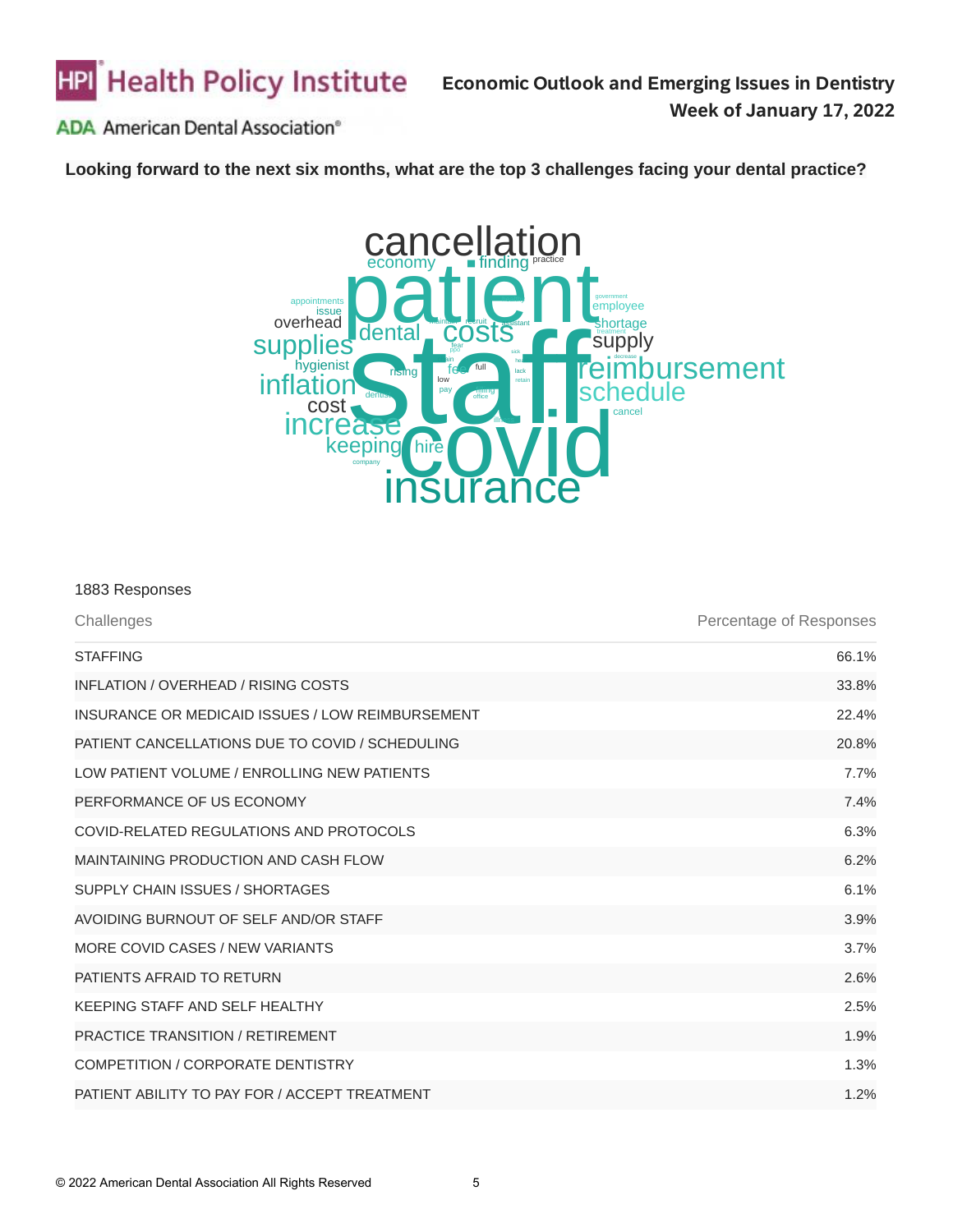

# **Select Breakouts of Results**

*Appointment Schedule*

### **BY OWNERSHIP STATUS**

**Owner**

### **How full was your dental practice's appointment schedule last week?** 1683 Responses

| 2022JAN | 76.6 |
|---------|------|
|         |      |

**Mean % of schedule filled** 

# **Which of the following factors prevented your dental practice's appointment schedule**

## **from reaching 100% last week? (Select all that apply.)**

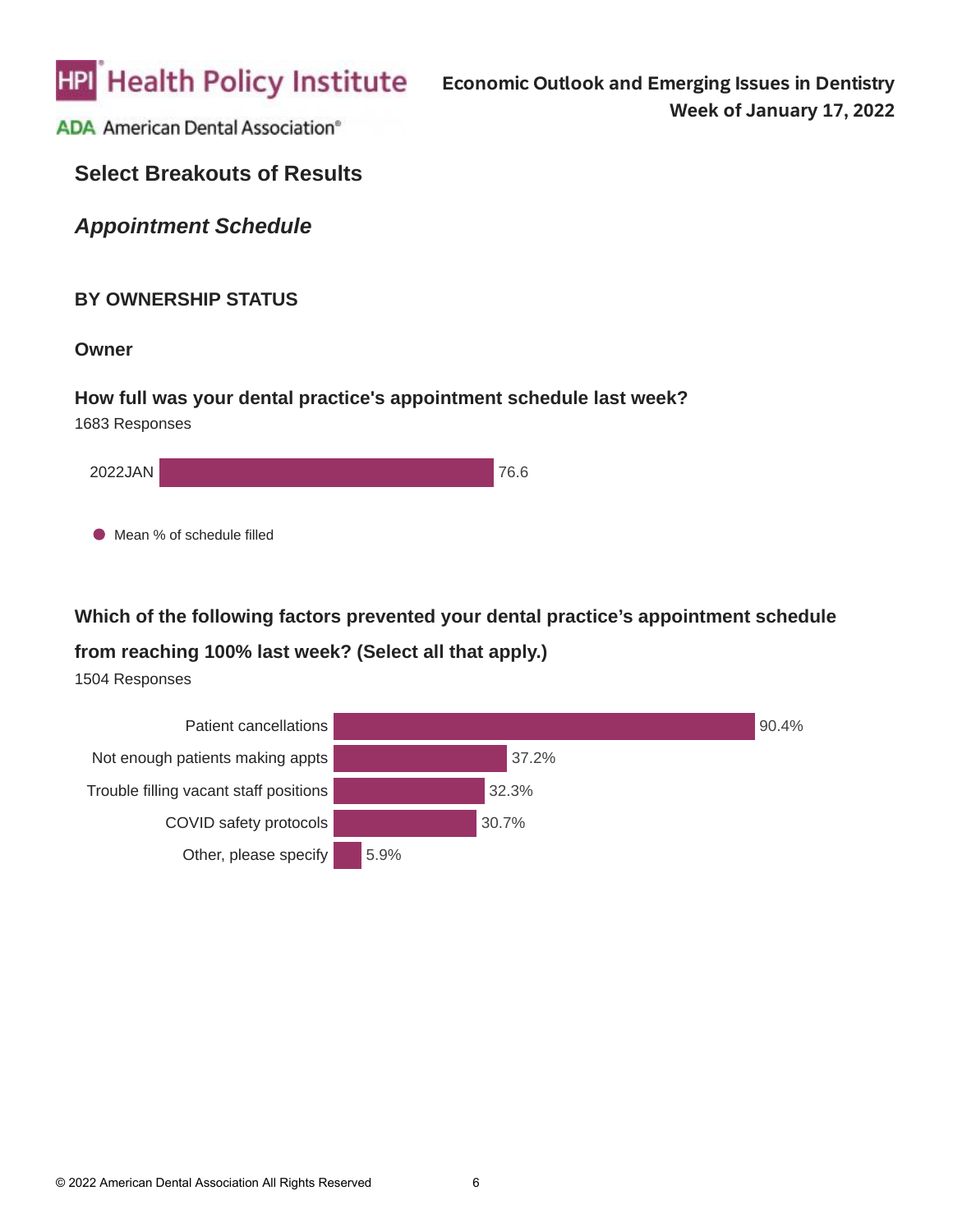

#### **Non-owner**

#### **How full was your dental practice's appointment schedule last week?**

188 Responses



**Which of the following factors prevented your dental practice's appointment schedule** 

## **from reaching 100% last week? (Select all that apply.)**

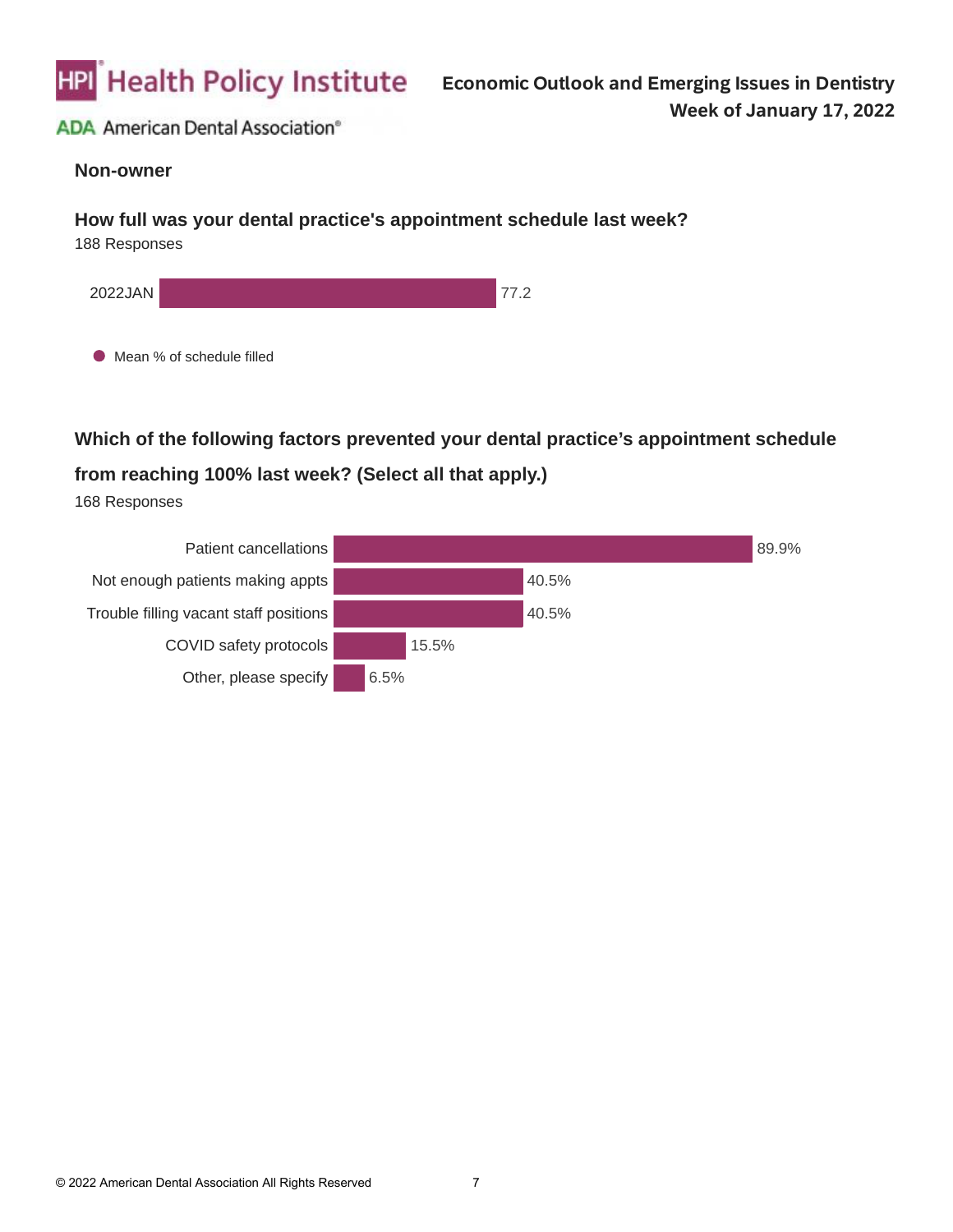

### **BY DSO AFFILIATION**

## **DSO**

#### **How full was your dental practice's appointment schedule last week?**

91 Responses



**Which of the following factors prevented your dental practice's appointment schedule from reaching 100% last week? (Select all that apply.)**

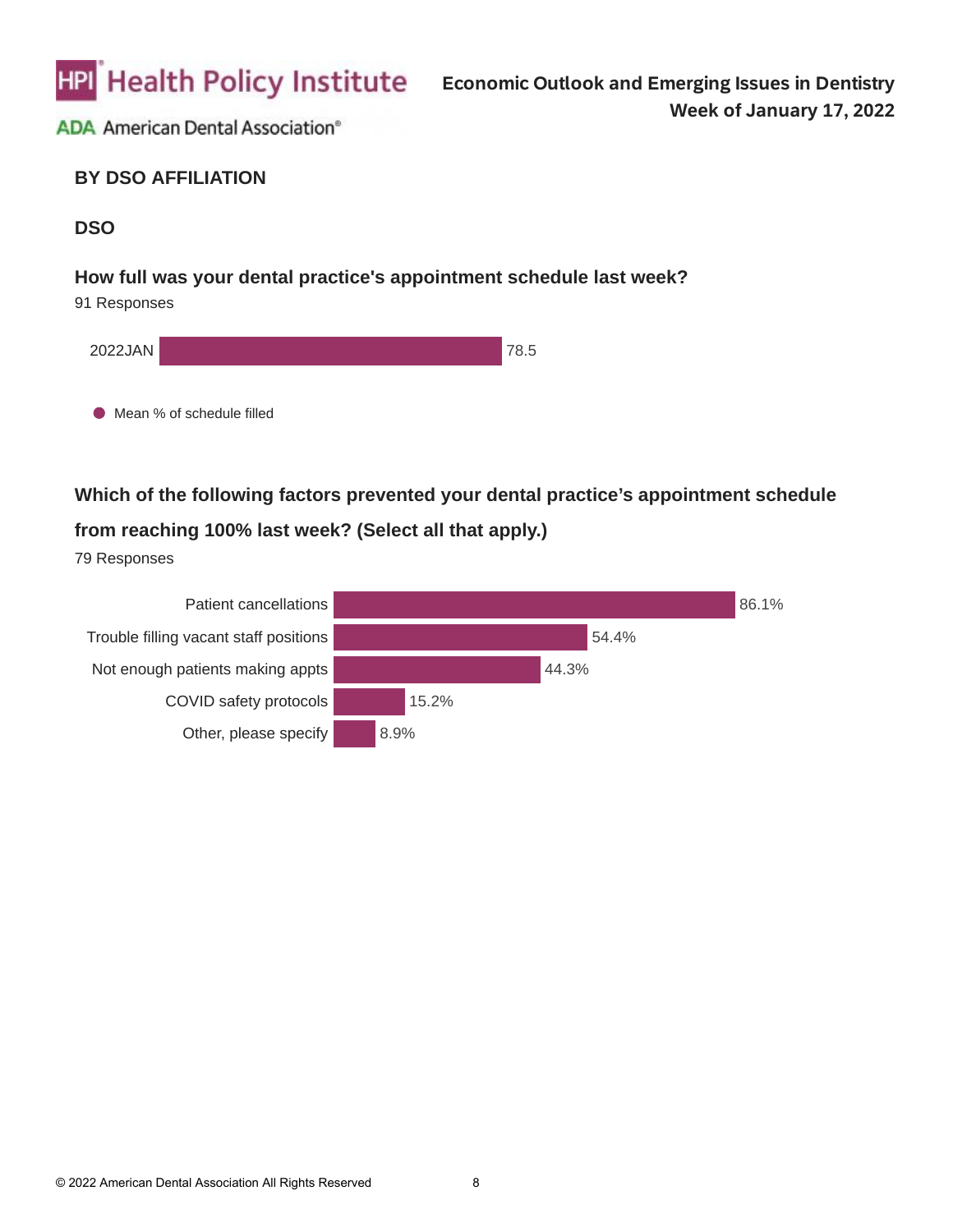

#### **Non-DSO**

#### **How full was your dental practice's appointment schedule last week?**

1780 Responses



● Mean % of schedule filled

**Which of the following factors prevented your dental practice's appointment schedule** 

# **from reaching 100% last week? (Select all that apply.)**

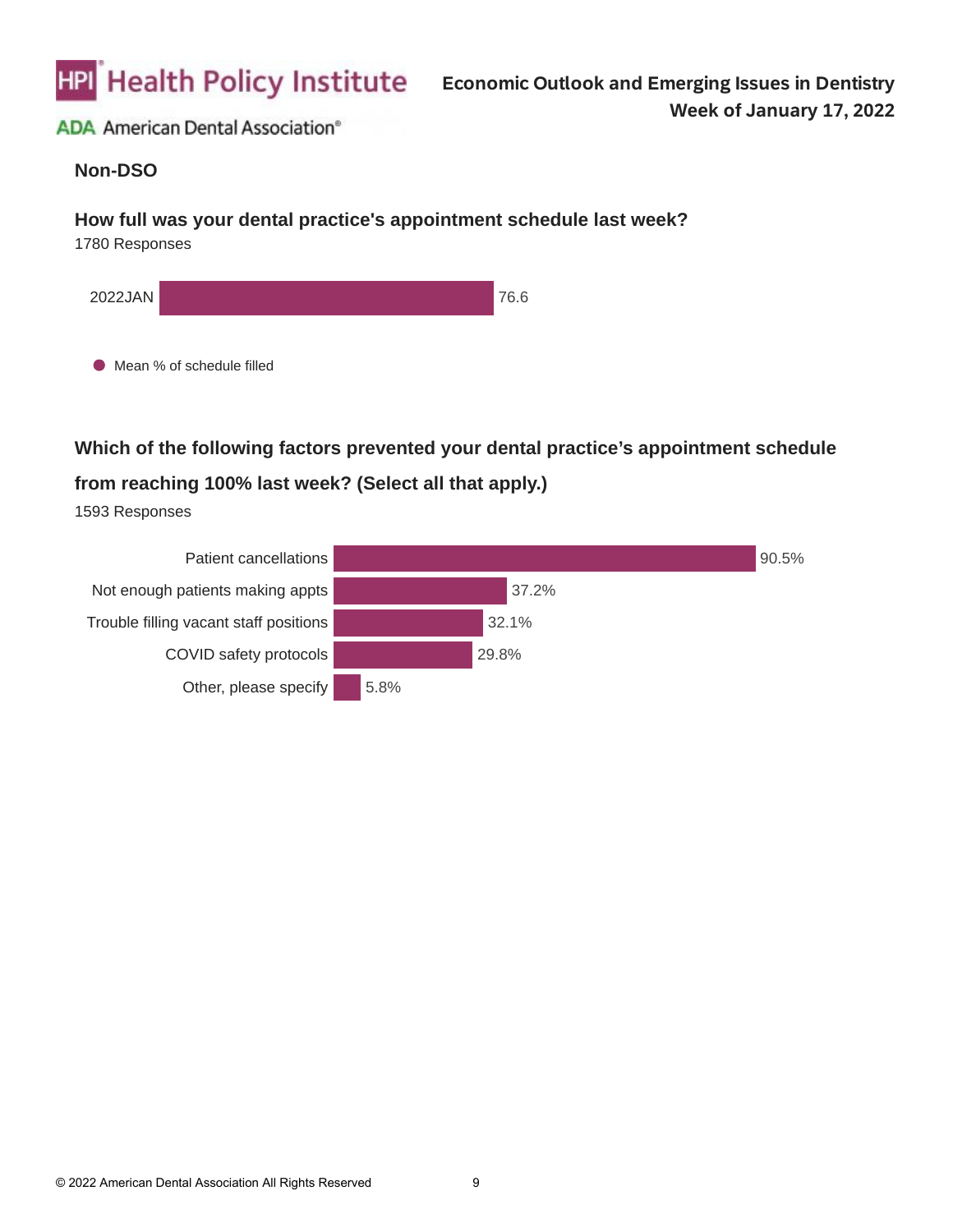

### **BY PRACTICE SIZE**

### **Solo dentists**

#### **How full was your dental practice's appointment schedule last week?**

1081 Responses



**Which of the following factors prevented your dental practice's appointment schedule from reaching 100% last week? (Select all that apply.)**

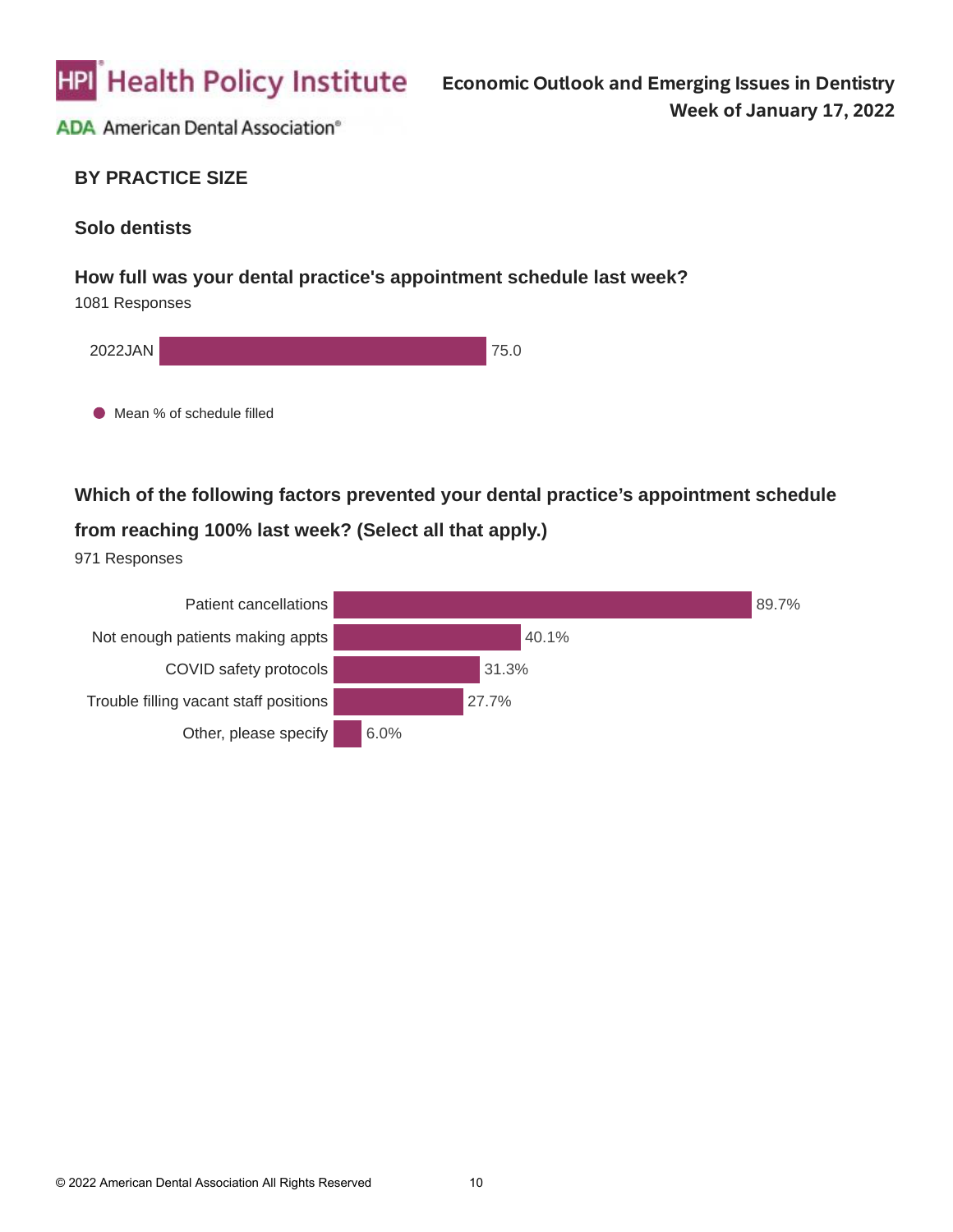

### **2 to 9 dentists**

#### **How full was your dental practice's appointment schedule last week?**

756 Responses



**Which of the following factors prevented your dental practice's appointment schedule** 

# **from reaching 100% last week? (Select all that apply.)**

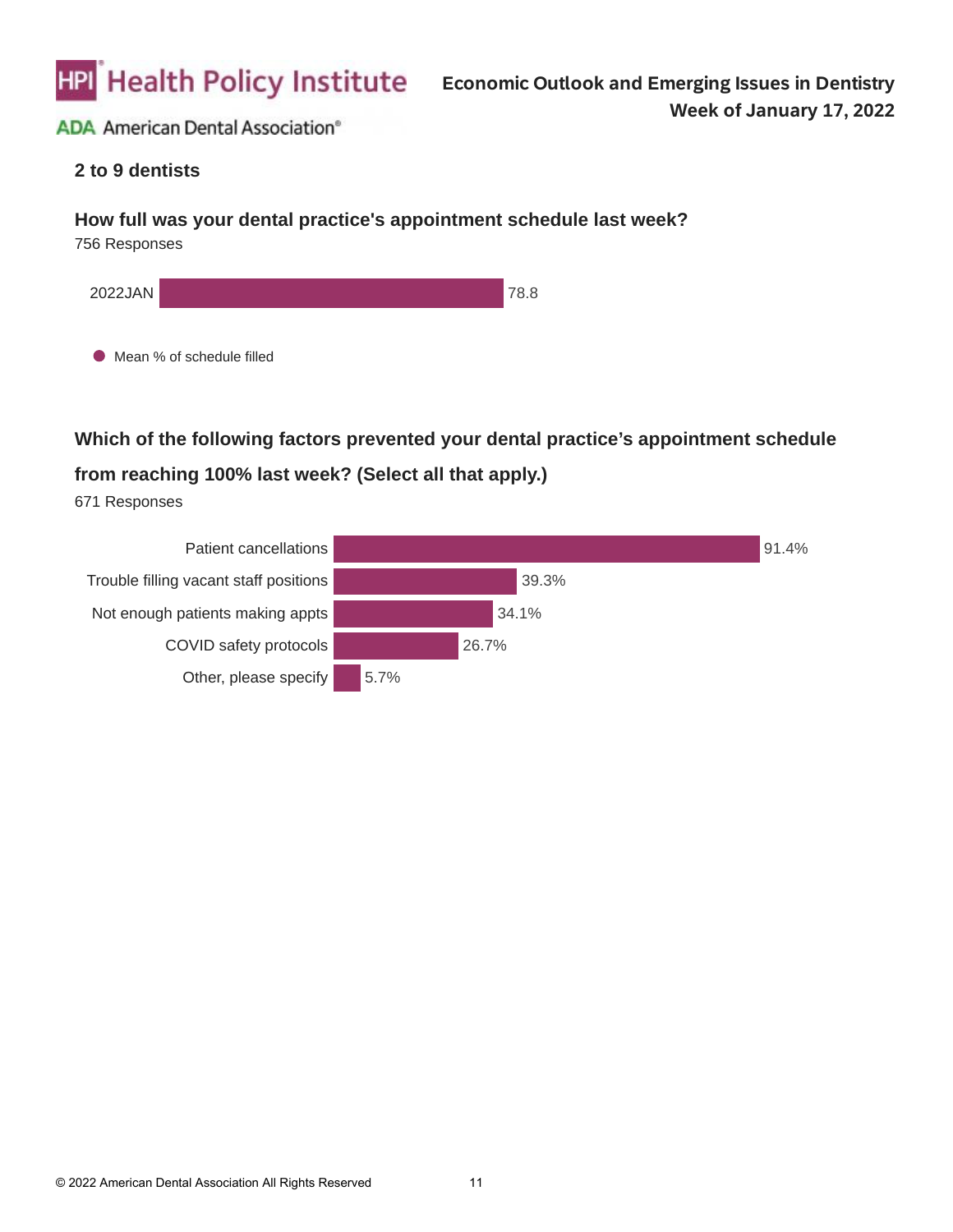

### **Large group (10+ dentists)**

#### **How full was your dental practice's appointment schedule last week?**

34 Responses



 $\bullet$  Mean % of schedule filled

**Which of the following factors prevented your dental practice's appointment schedule** 

### **from reaching 100% last week? (Select all that apply.)**

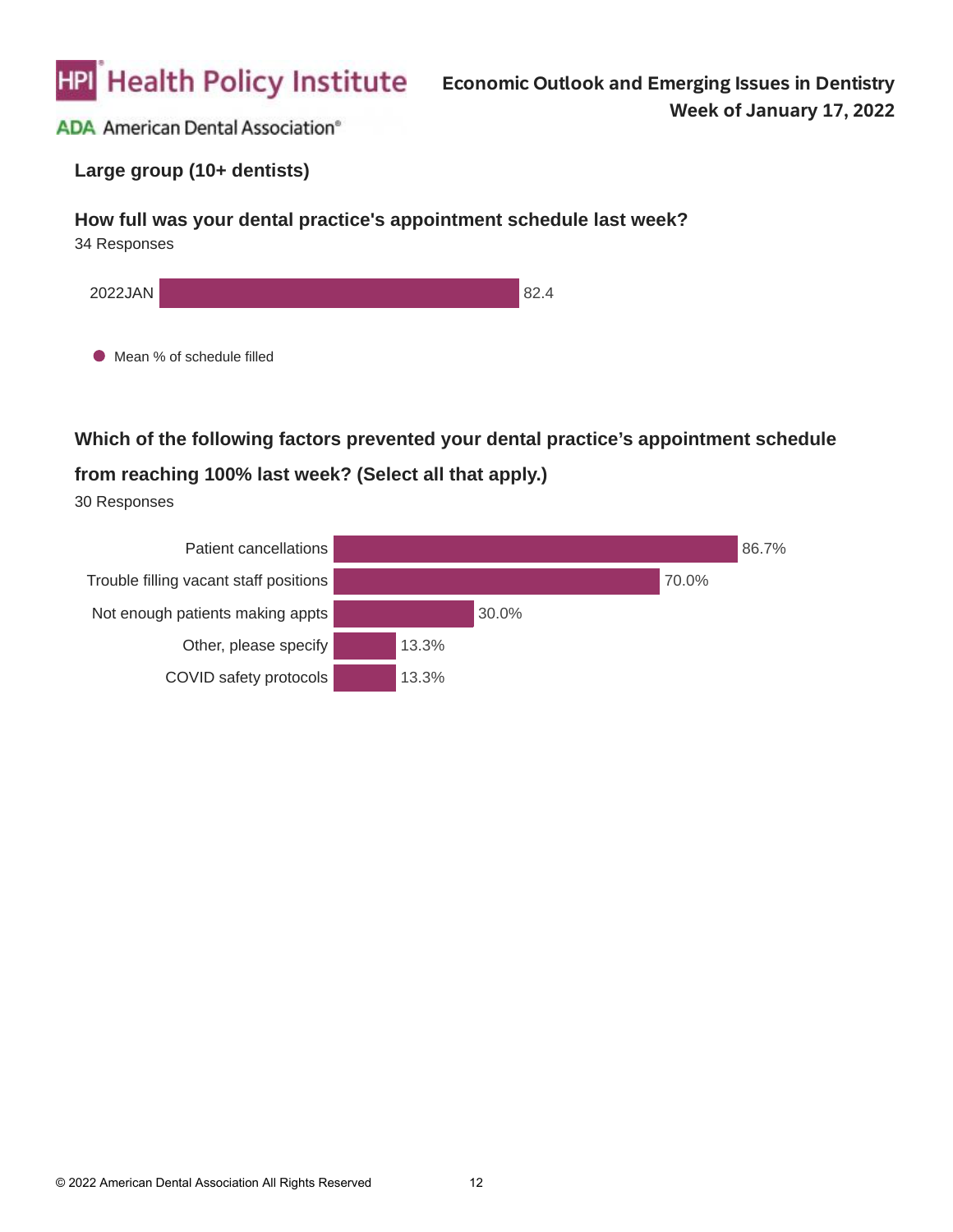

## **BY GEOGRAPHY**

### **Top 20 cities**

#### **How full was your dental practice's appointment schedule last week?**

112 Responses



**Which of the following factors prevented your dental practice's appointment schedule** 

# **from reaching 100% last week? (Select all that apply.)**

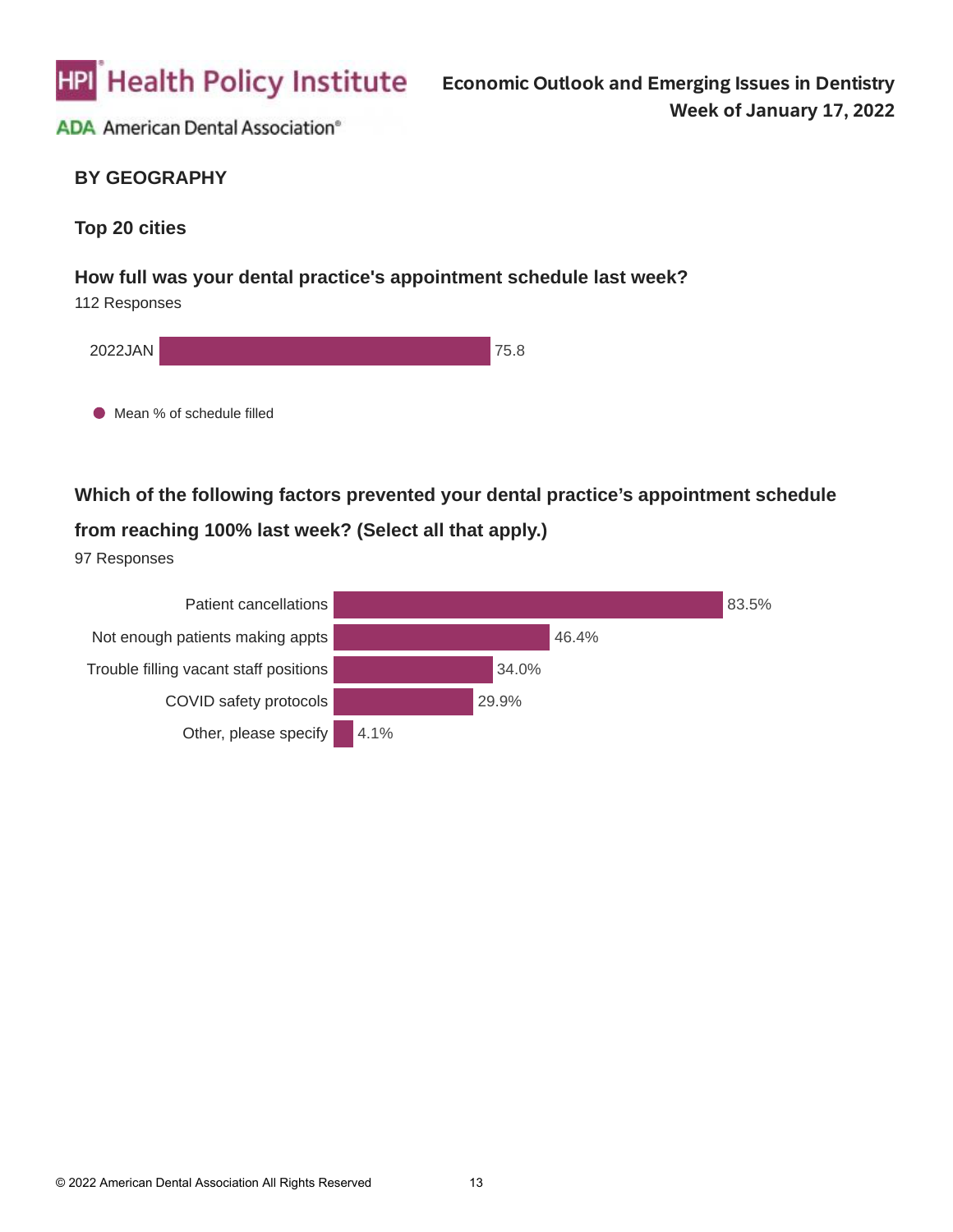

#### **Other Urban**

#### **How full was your dental practice's appointment schedule last week?**

987 Responses



 $\bullet$  Mean % of schedule filled

**Which of the following factors prevented your dental practice's appointment schedule** 

## **from reaching 100% last week? (Select all that apply.)**

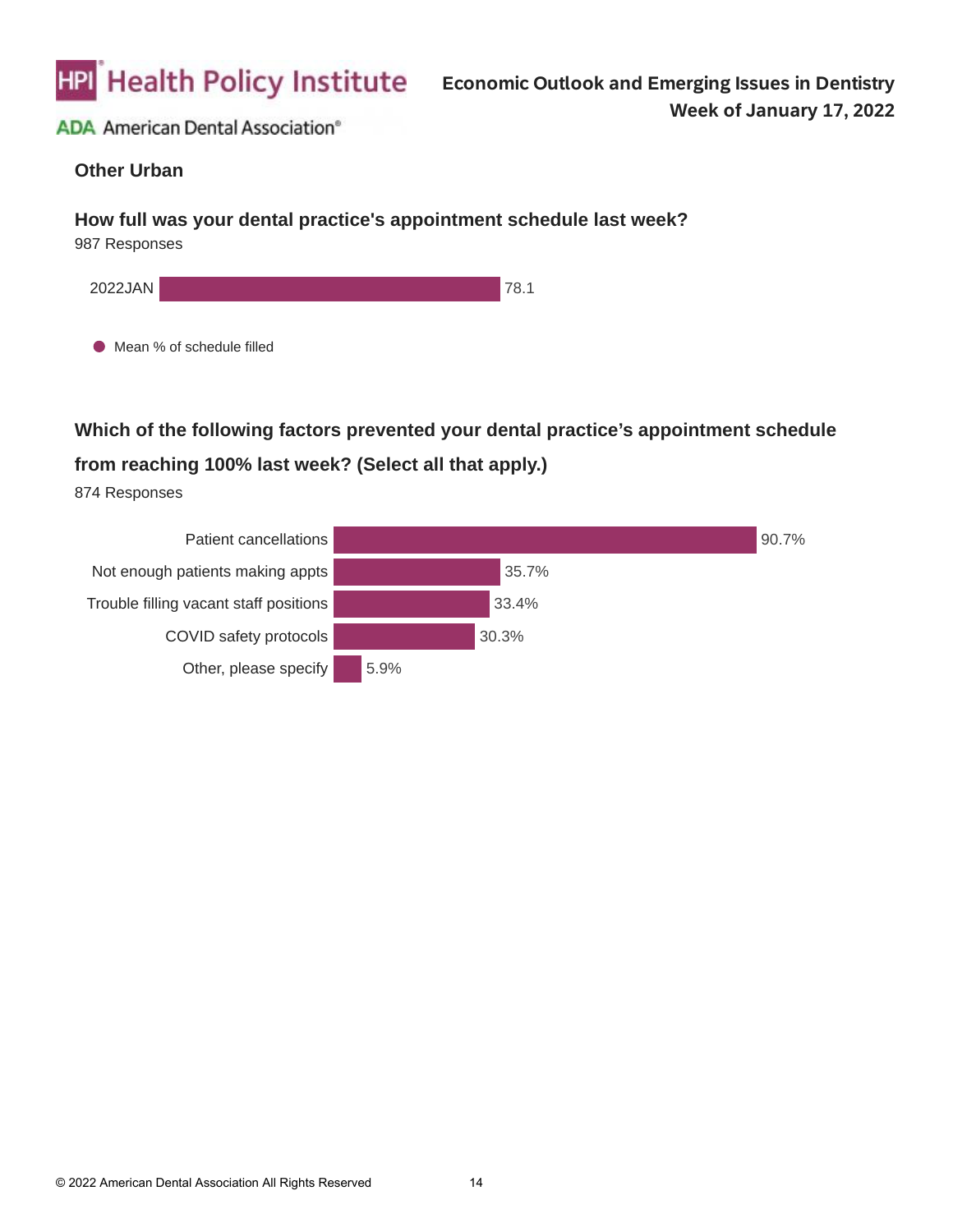

#### **Suburban**

#### **How full was your dental practice's appointment schedule last week?**

63 Responses



 $\bullet$  Mean % of schedule filled

**Which of the following factors prevented your dental practice's appointment schedule** 

## **from reaching 100% last week? (Select all that apply.)**

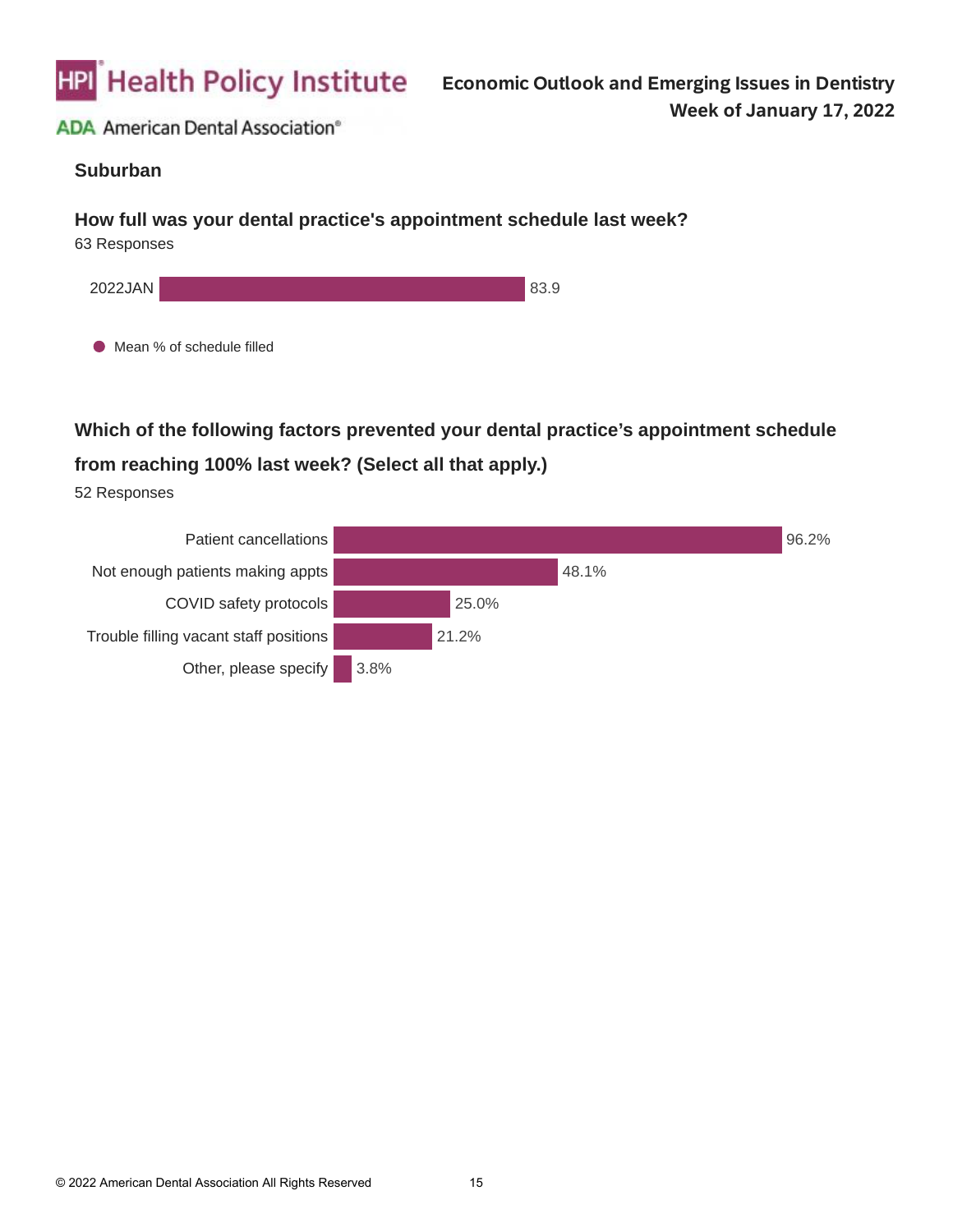

#### **Rural**

#### **How full was your dental practice's appointment schedule last week?**

193 Responses



 $\bullet$  Mean % of schedule filled

**Which of the following factors prevented your dental practice's appointment schedule** 

# **from reaching 100% last week? (Select all that apply.)**

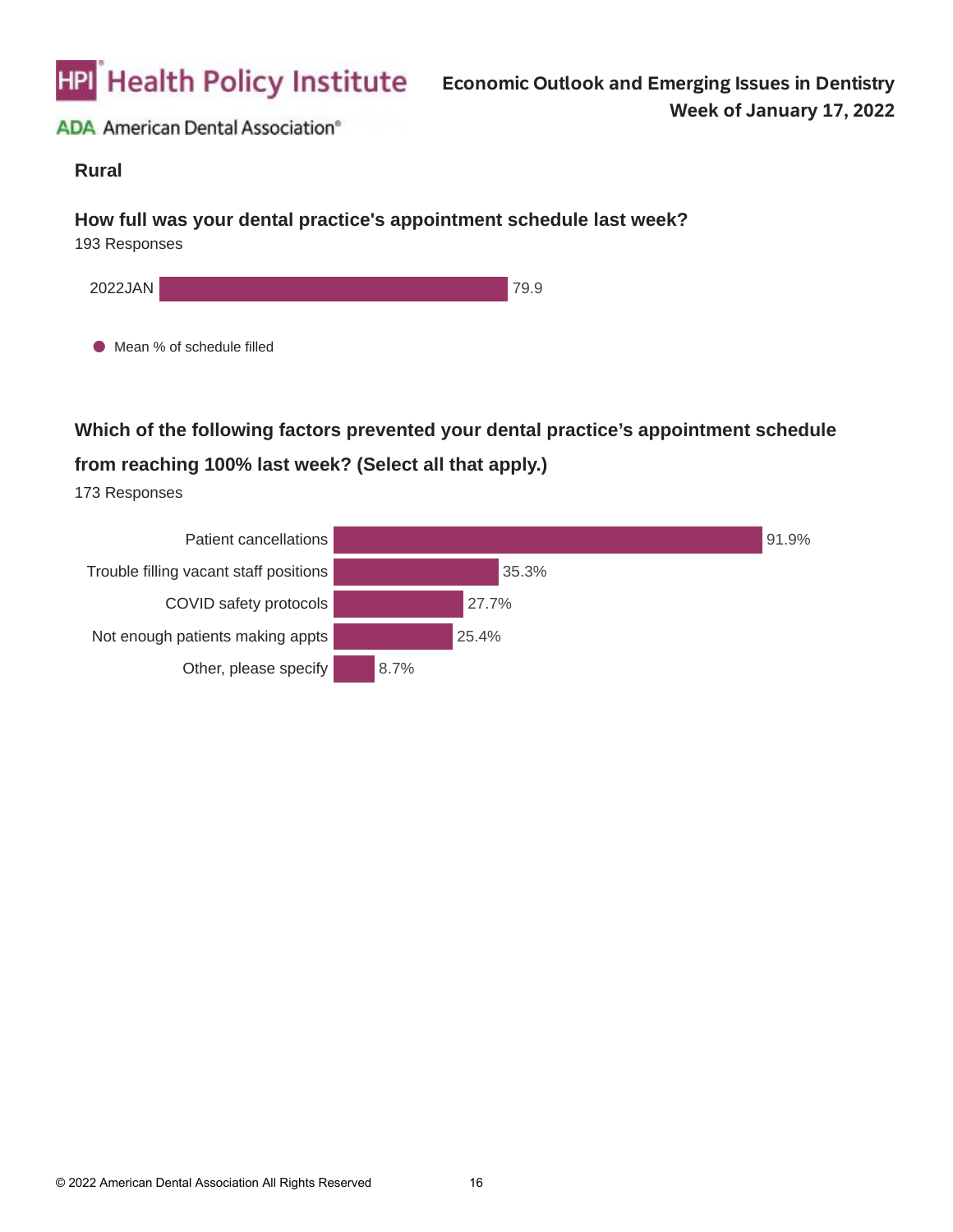

**BY SEX**

#### **Male**

#### **How full was your dental practice's appointment schedule last week?**

1170 Responses

| 2022JAN |                             | 78.5 |
|---------|-----------------------------|------|
|         | ● Mean % of schedule filled |      |

**Which of the following factors prevented your dental practice's appointment schedule from reaching 100% last week? (Select all that apply.)**

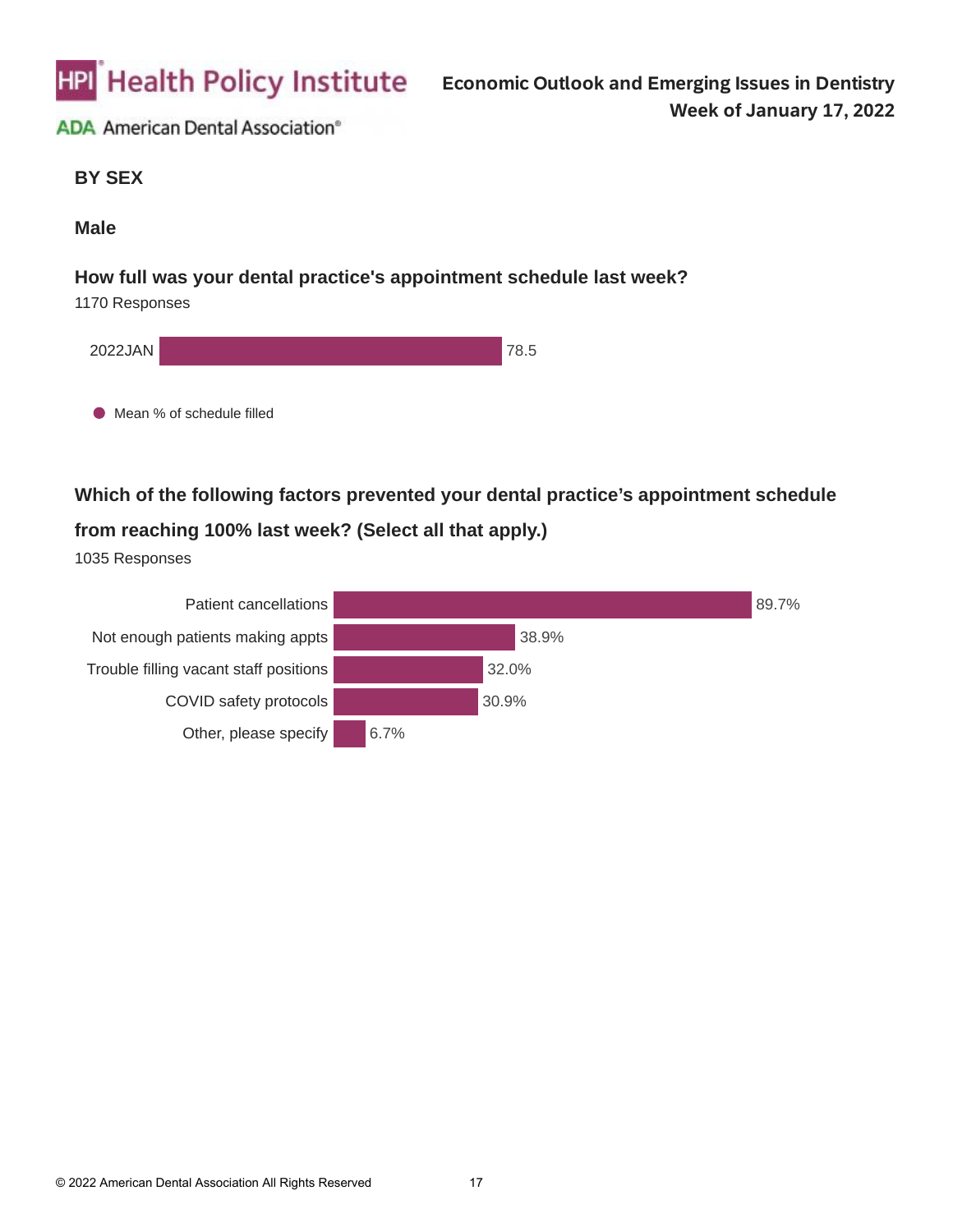

#### **Female**

#### **How full was your dental practice's appointment schedule last week?**

700 Responses



**Which of the following factors prevented your dental practice's appointment schedule** 

# **from reaching 100% last week? (Select all that apply.)**

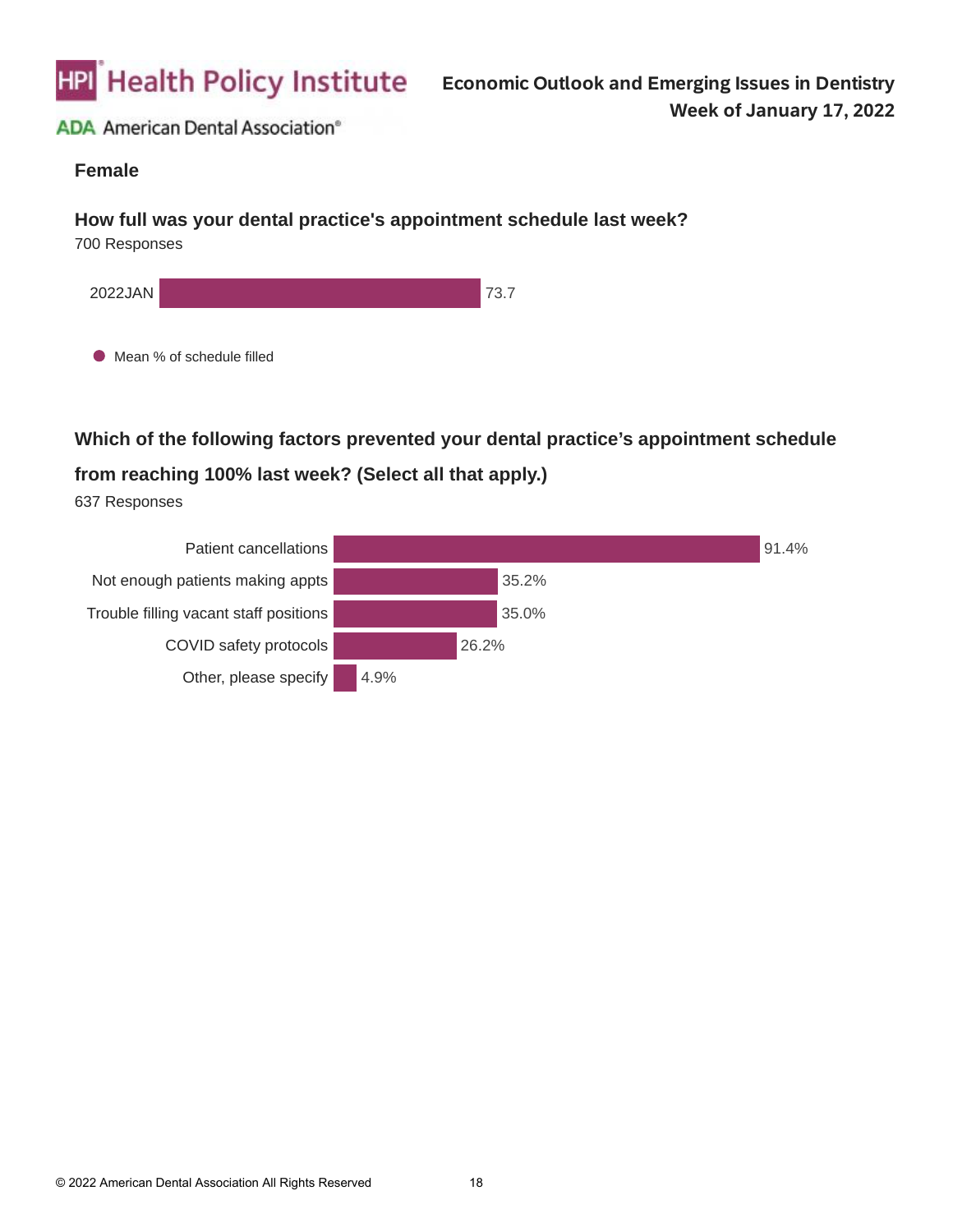

### **BY AGE**

#### **How full was your dental practice's appointment schedule last week?**

1868 Responses



● Mean % of schedule filled

### **Which of the following factors prevented your dental practice's appointment schedule**

#### **from reaching 100% last week? (Select all that apply.)**

| Field        | Patient<br>cancellations | Not enough patients trying<br>to make appointments | Trouble filling<br>vacant staff<br>positions | COVID safety protocols<br>are limiting the capacity | Other,<br>please<br>specify |
|--------------|--------------------------|----------------------------------------------------|----------------------------------------------|-----------------------------------------------------|-----------------------------|
| $35$         | 96.8%                    | 43.6%                                              | 35.1%                                        | 11.7%                                               | 1.1%                        |
| $35-$<br>44  | 93.9%                    | 33.3%                                              | 36.4%                                        | 26.5%                                               | 3.4%                        |
| 45-<br>54    | 90.7%                    | 33.1%                                              | 35.6%                                        | 27.8%                                               | 3.3%                        |
| $55 -$<br>64 | 89.9%                    | 36.8%                                              | 30.4%                                        | 31.7%                                               | 6.7%                        |
| $65+$        | 85.7%                    | 45.3%                                              | 30.9%                                        | 33.5%                                               | 11.5%                       |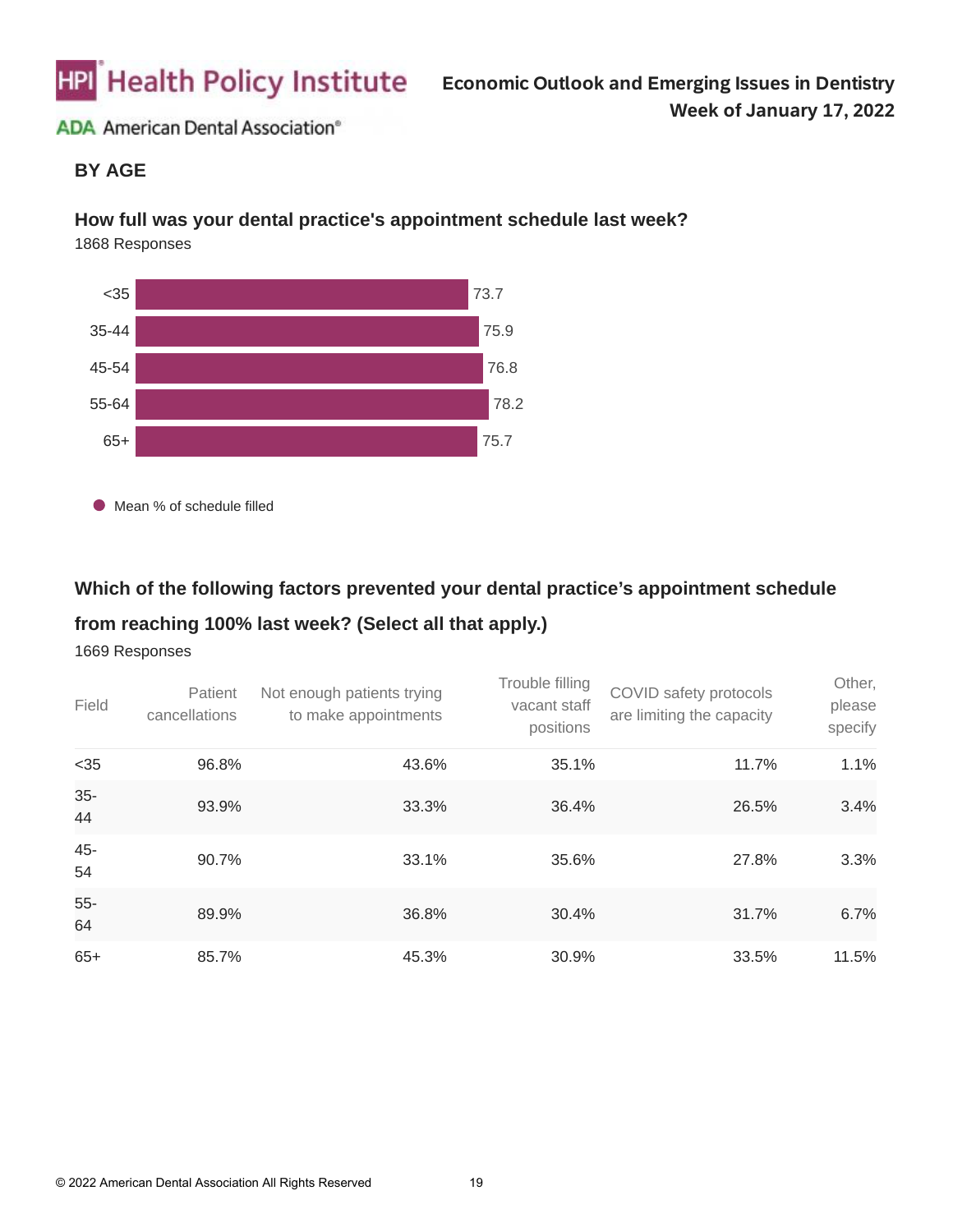

## **BY RACE/ETHNICITY**

### **How full was your dental practice's appointment schedule last week?**

1871 Responses



Mean % of schedule filled

# **Which of the following factors prevented your dental practice's appointment schedule**

# **from reaching 100% last week? (Select all that apply.)**

| Field                                   | Patient<br>cancellations | Not enough patients<br>trying to make<br>appointments | Trouble filling<br>vacant staff<br>positions | COVID safety<br>protocols are limiting<br>the capacity | Other,<br>please<br>specify |
|-----------------------------------------|--------------------------|-------------------------------------------------------|----------------------------------------------|--------------------------------------------------------|-----------------------------|
| White or<br>Caucasian                   | 91.0%                    | 35.8%                                                 | 32.0%                                        | 27.7%                                                  | 6.1%                        |
| Asian                                   | 86.9%                    | 48.3%                                                 | 35.8%                                        | 38.6%                                                  | 2.8%                        |
| Latino or<br>Hispanic                   | 86.0%                    | 39.0%                                                 | 33.0%                                        | 32.0%                                                  | 5.0%                        |
| <b>Black or</b><br>African-<br>American | 86.2%                    | 34.5%                                                 | 27.6%                                        | 24.1%                                                  | 17.2%                       |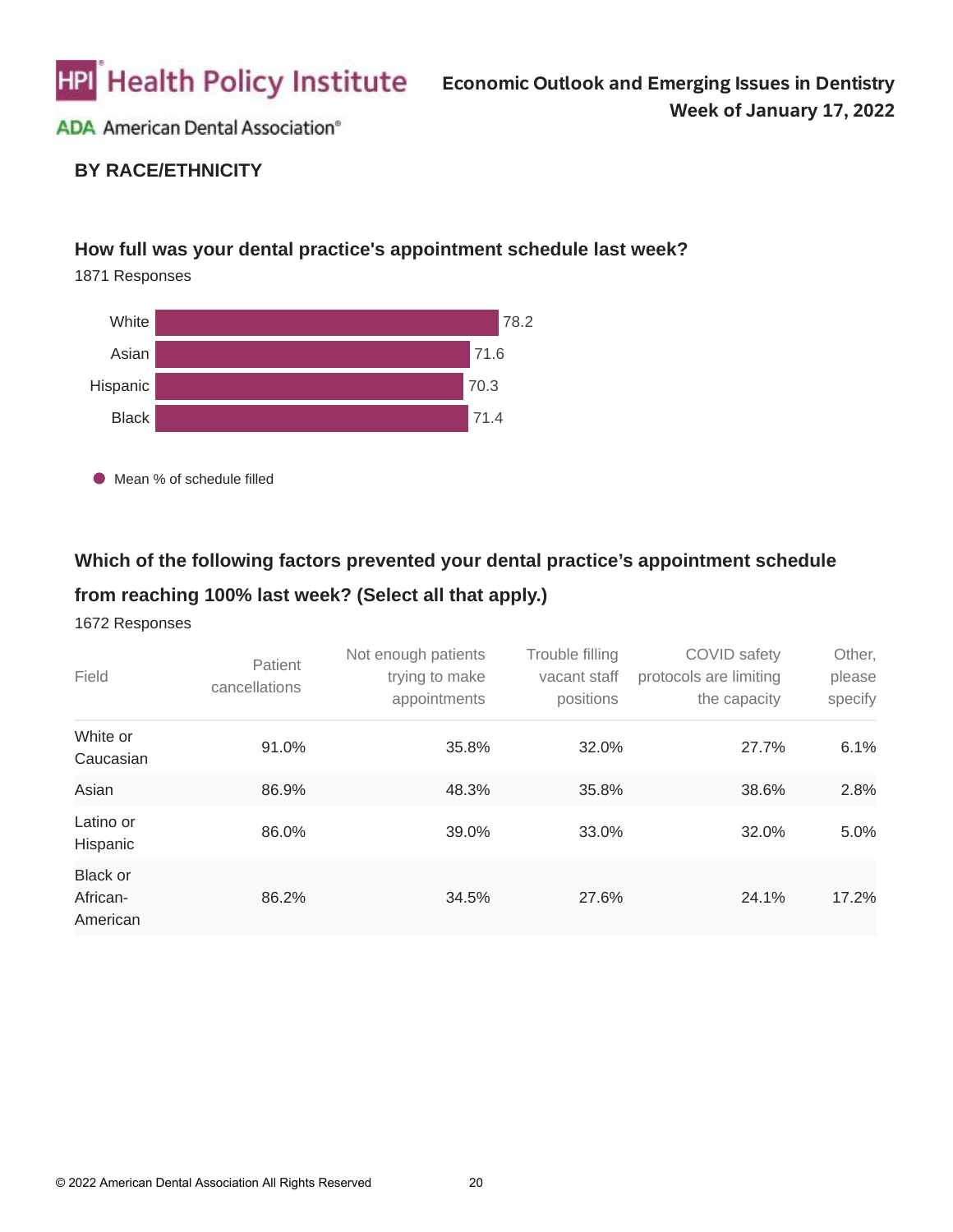

*Staff Recruitment*

### **BY OWNERSHIP STATUS**

**Owner dentists**

# **Have you recently or are you currently recruiting any of the following positions in your dental practice?**

1692 Responses



## **How challenging has it been to recruit the position(s) below?**

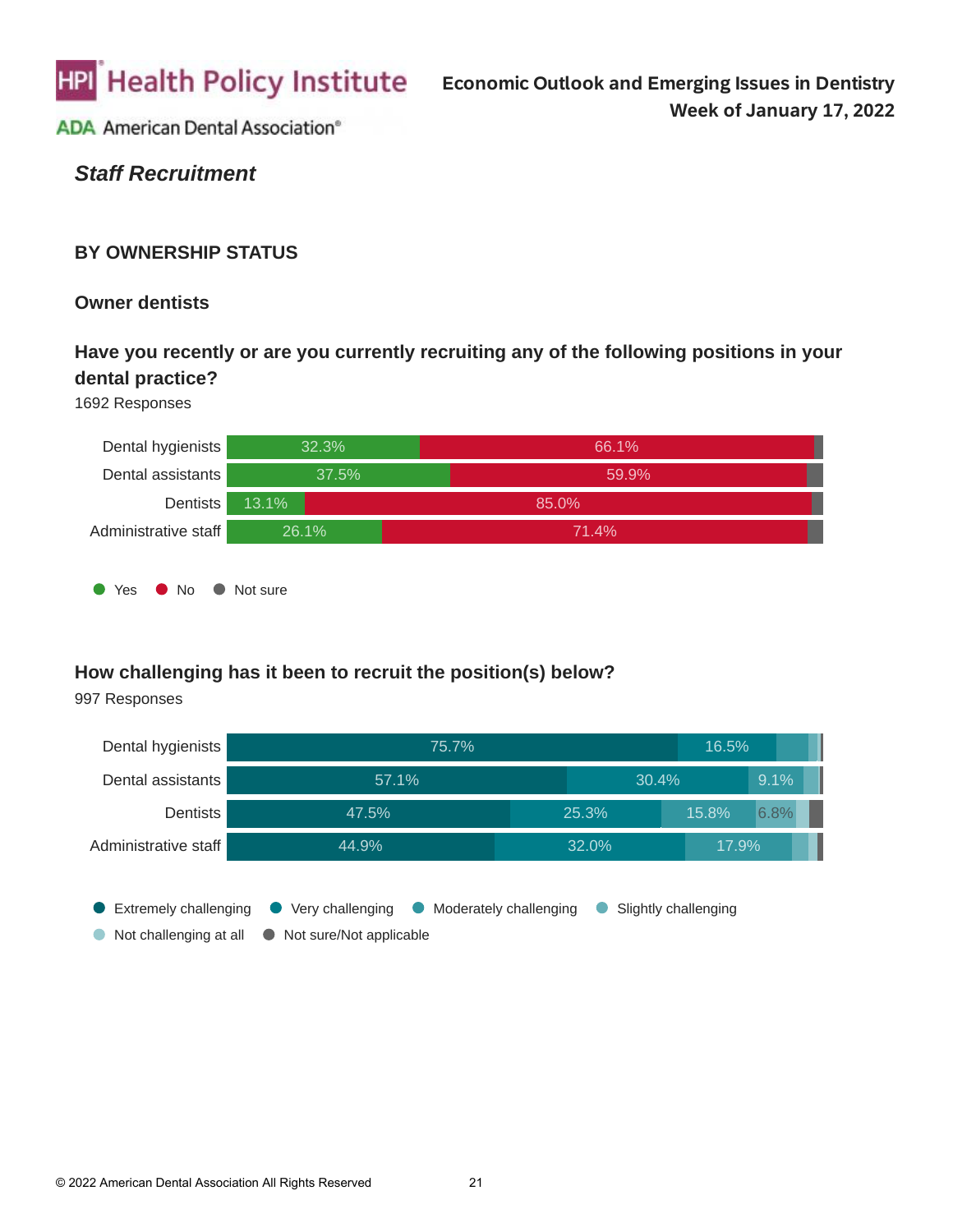

#### **Non-owner dentists**

# **Have you recently or are you currently recruiting any of the following positions in your dental practice?**

191 Responses



#### **How challenging has it been to recruit the position(s) below?**

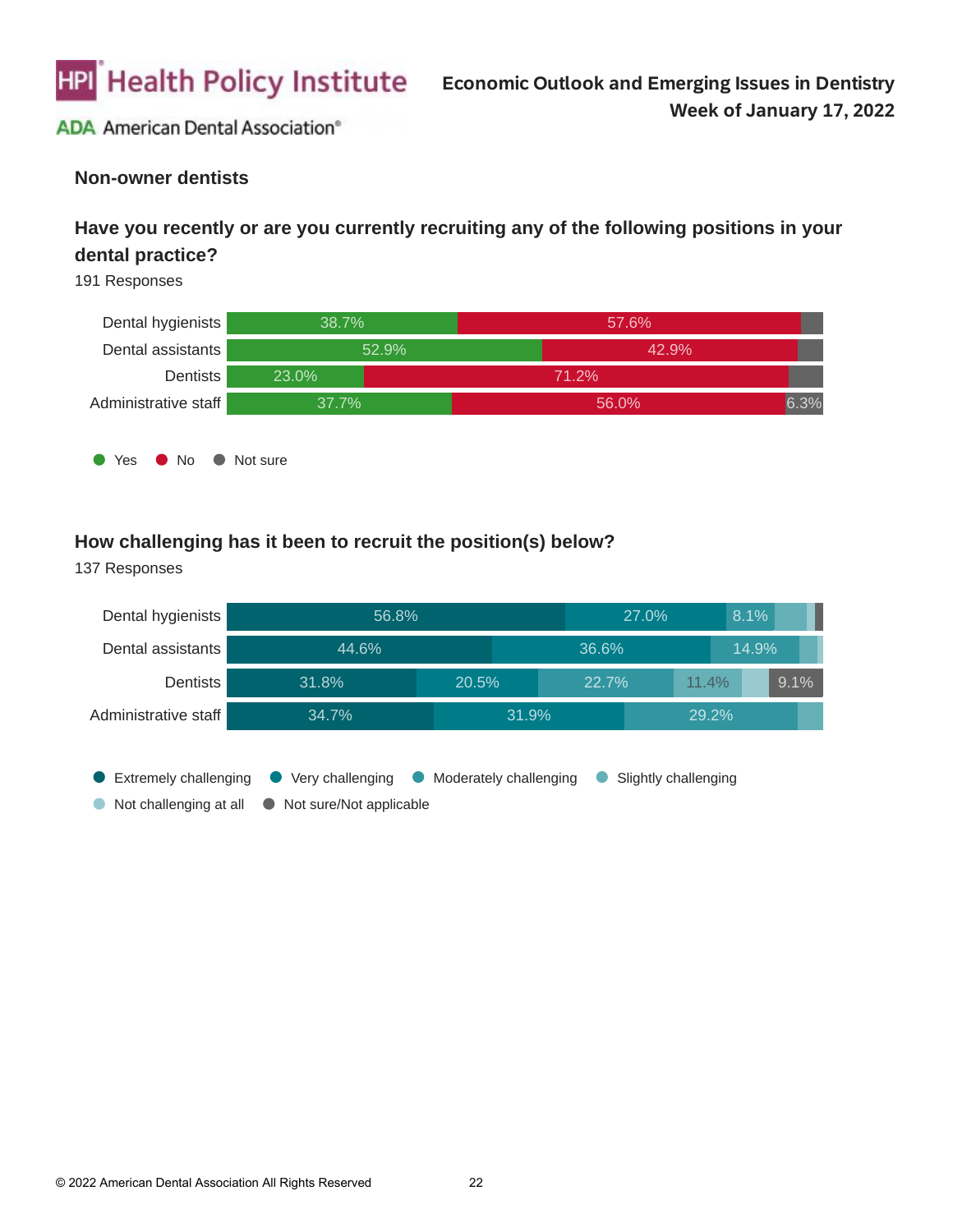

### **BY DSO AFFILIATION**

### **DSO**

# **Have you recently or are you currently recruiting any of the following positions in your dental practice?**

94 Responses



#### **How challenging has it been to recruit the position(s) below?**

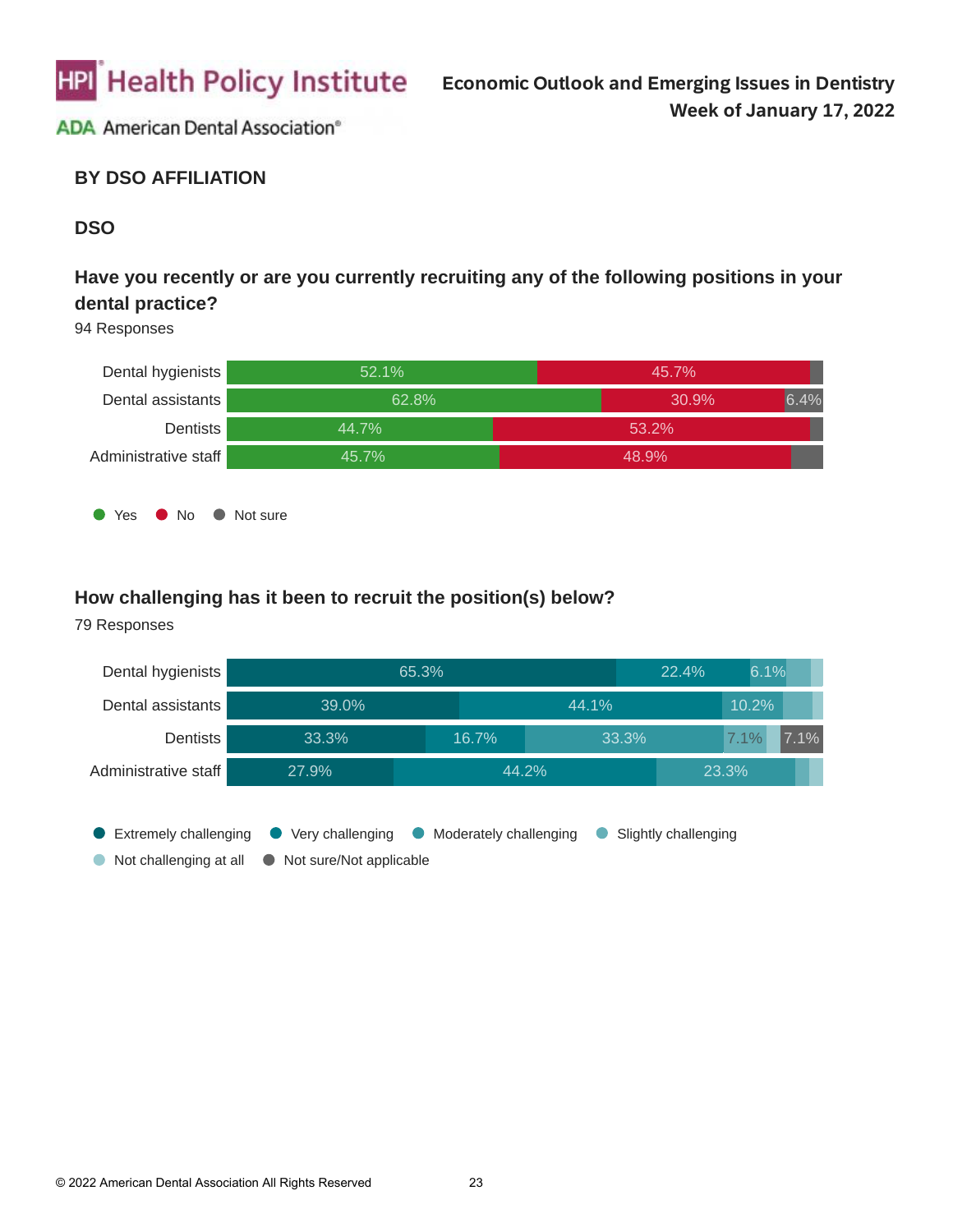

### **Non-DSO**

# **Have you recently or are you currently recruiting any of the following positions in your dental practice?**

1789 Responses



### **How challenging has it been to recruit the position(s) below?**

Dental hygienists 74.1% 17.3% Dental assistants 56.8% 30.2% 9.9% 47.1% 13.9% **Dentists** 26.0% 7.6% Administrative staff 44.9% 30.9% 19.1% **Extremely challenging C** Very challenging C Moderately challenging C Slightly challenging Not challenging at all  $\bullet$  Not sure/Not applicable  $\bullet$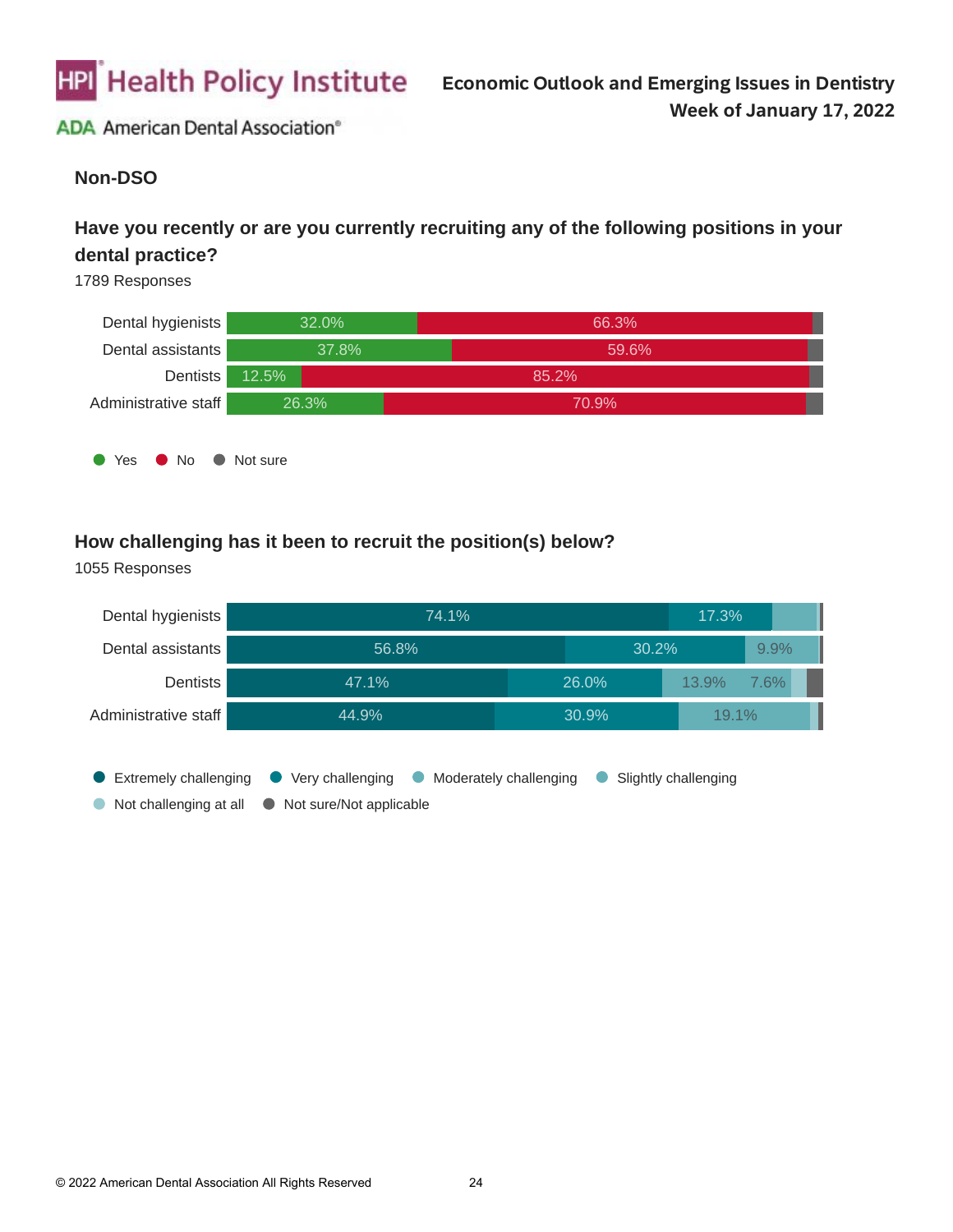

### **BY PRACTICE SIZE**

#### **Solo dentists**

# **Have you recently or are you currently recruiting any of the following positions in your dental practice?**

1086 Responses



#### **How challenging has it been to recruit the position(s) below?**

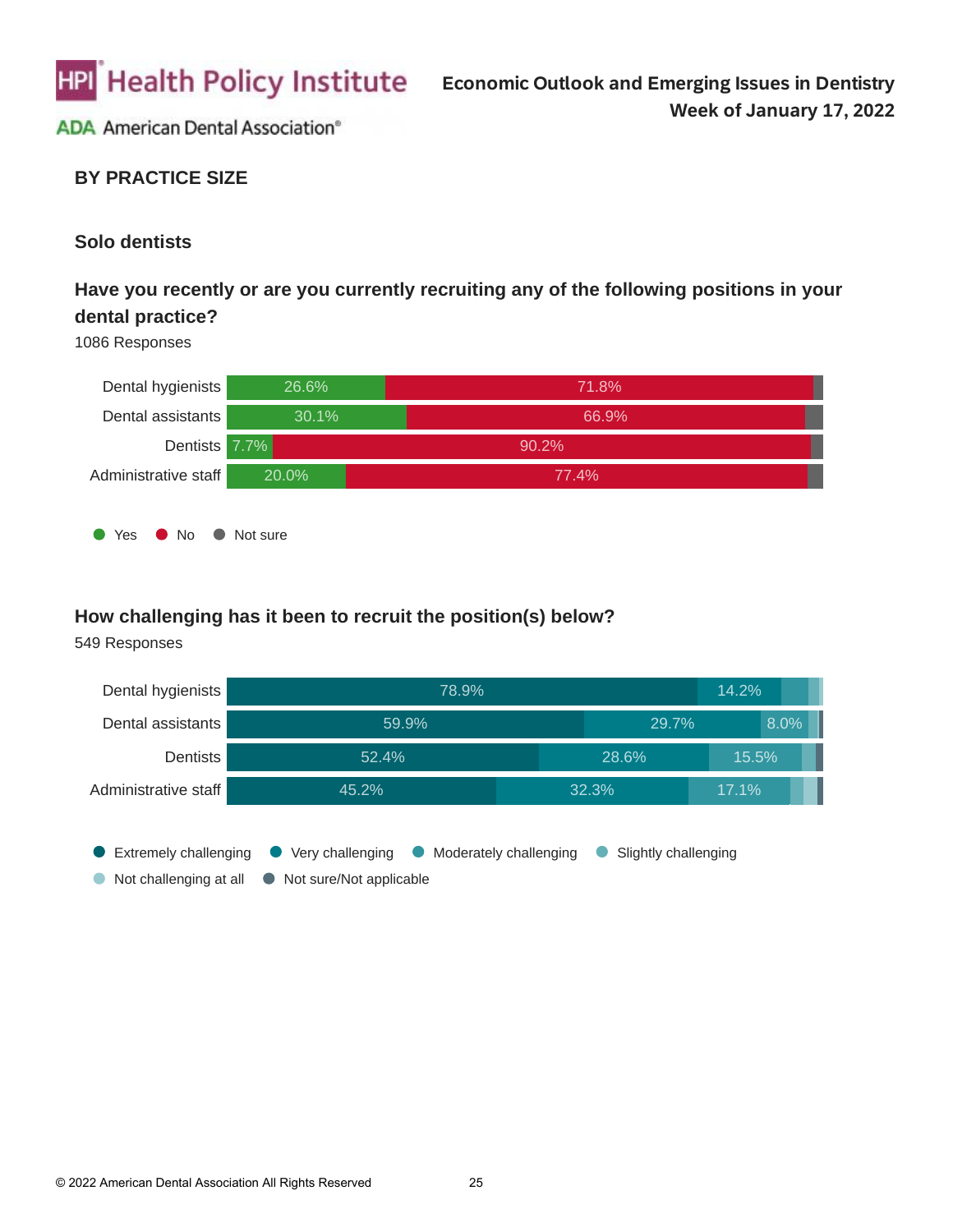

### **2 to 9 dentists**

# **Have you recently or are you currently recruiting any of the following positions in your dental practice?**

763 Responses



### **How challenging has it been to recruit the position(s) below?**

Dental hygienists 68.6% 20.6% 7.0% Dental assistants 51.2% 33.2% 11.4% **Dentists** 41.5% 23.8% 15.9% 10.4% Administrative staff 42.2% 32.7% 20.4% **Extremely challenging C** Very challenging C Moderately challenging C Slightly challenging Not challenging at all  $\bullet$  Not sure/Not applicable  $\bullet$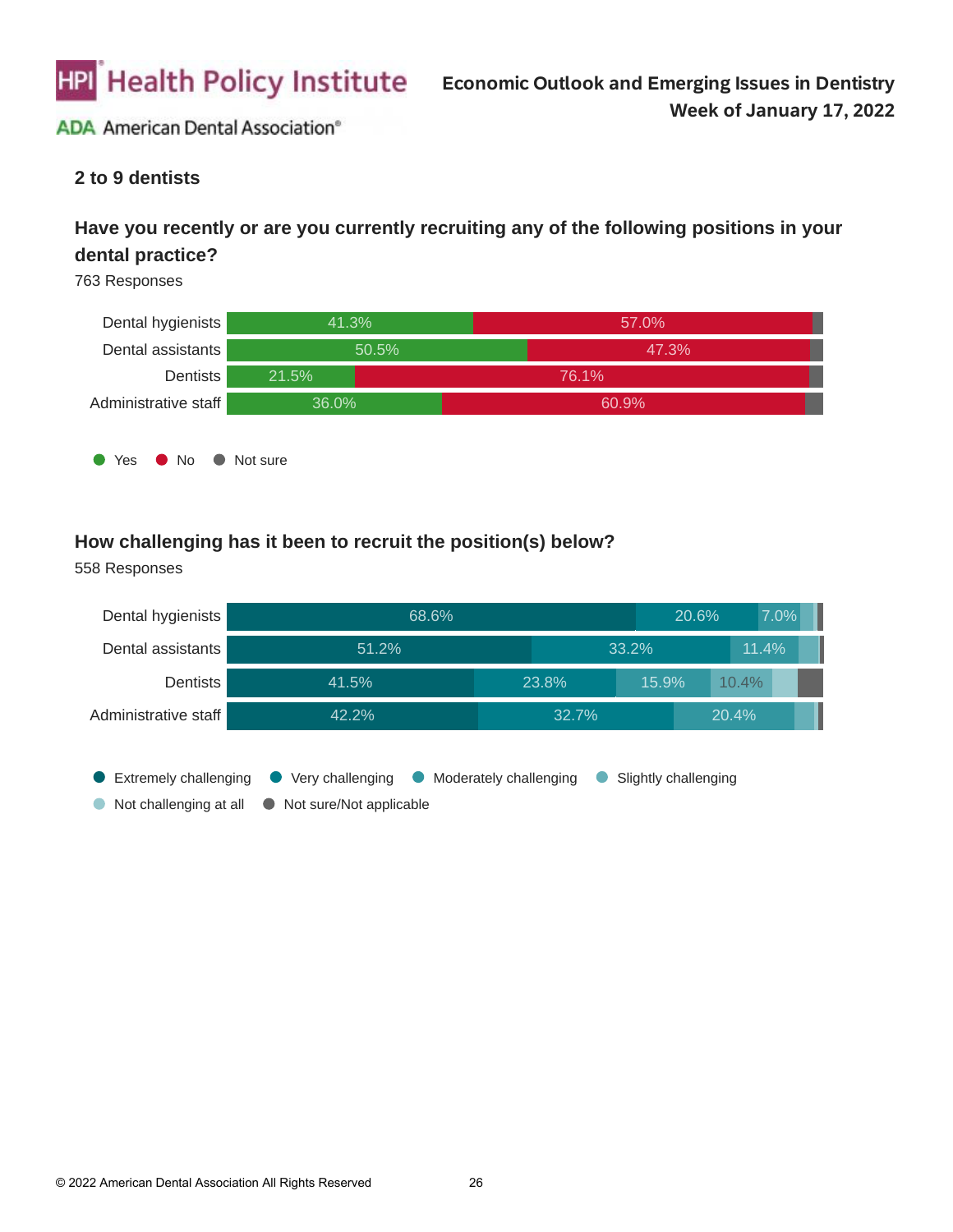

### **Large group (10+ dentists)**

# **Have you recently or are you currently recruiting any of the following positions in your dental practice?**

34 Responses



### **How challenging has it been to recruit the position(s) below?**

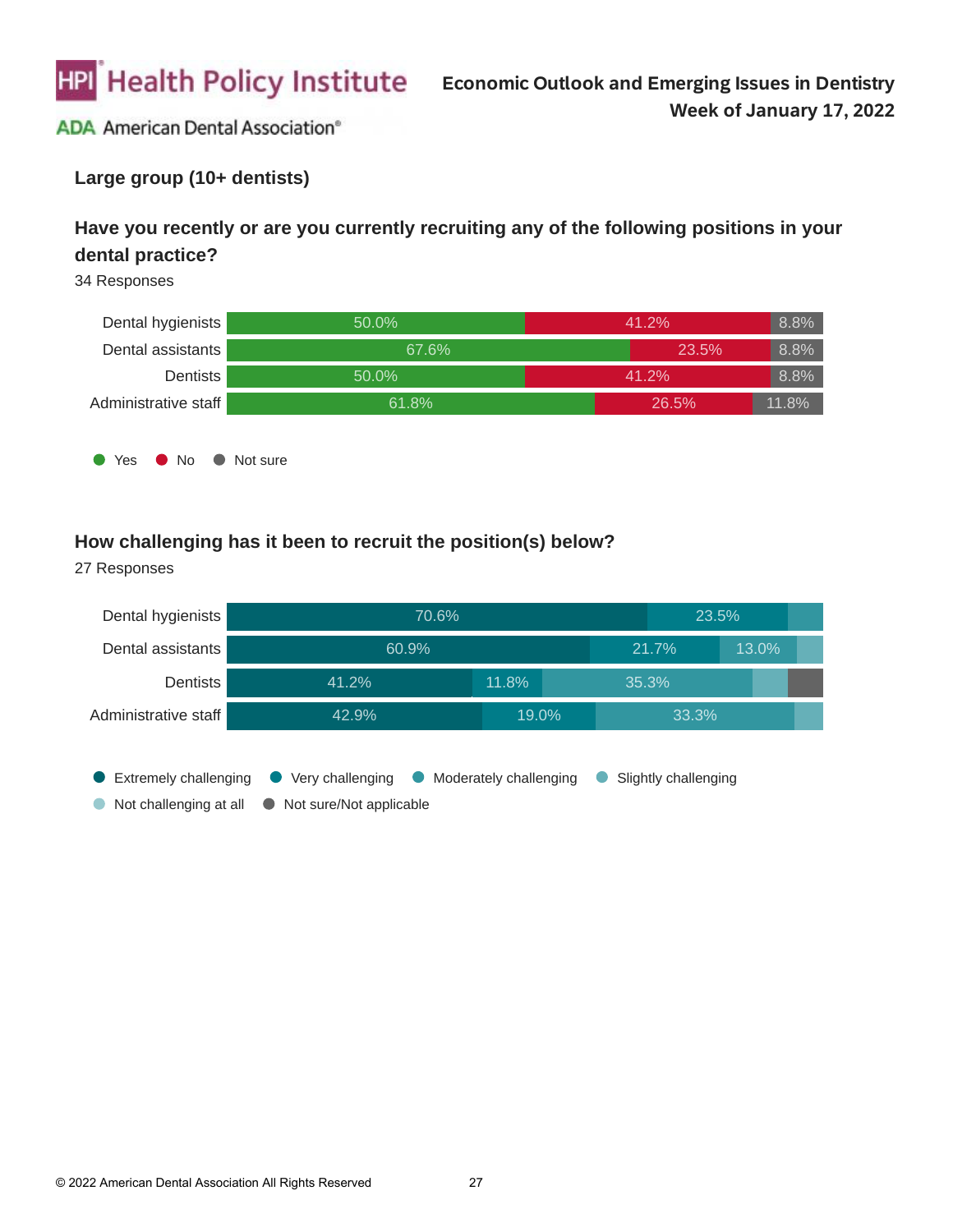

# **BY GEOGRAPHY**

### **Top 20 Cities**

# **Have you recently or are you currently recruiting any of the following positions in your dental practice?**

#### 112 Responses



#### **How challenging has it been to recruit the position(s) below?**

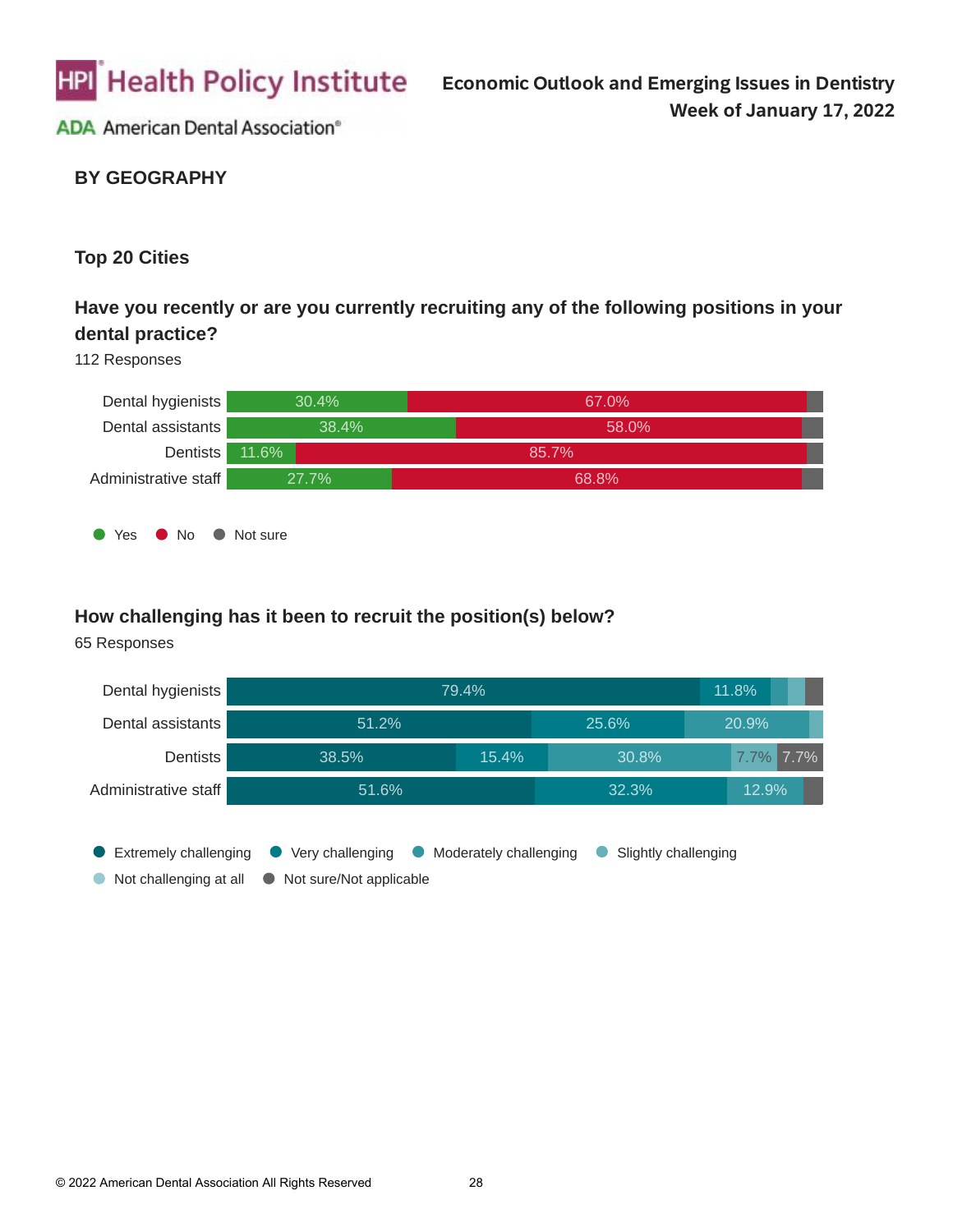

### **Other Urban**

# **Have you recently or are you currently recruiting any of the following positions in your dental practice?**

993 Responses



## **How challenging has it been to recruit the position(s) below?**

**Extremely challenging C** Very challenging C Moderately challenging C Slightly challenging  $\bullet$  Not challenging at all  $\bullet$  Not sure/Not applicable Dental hygienists Dental assistants **Dentists** Administrative staff 70.7% 60.5% 44.6% 45.5% 22.6% 30.1% 24.6% 30.0% 6.5% 16.9% 20.2% 8.5%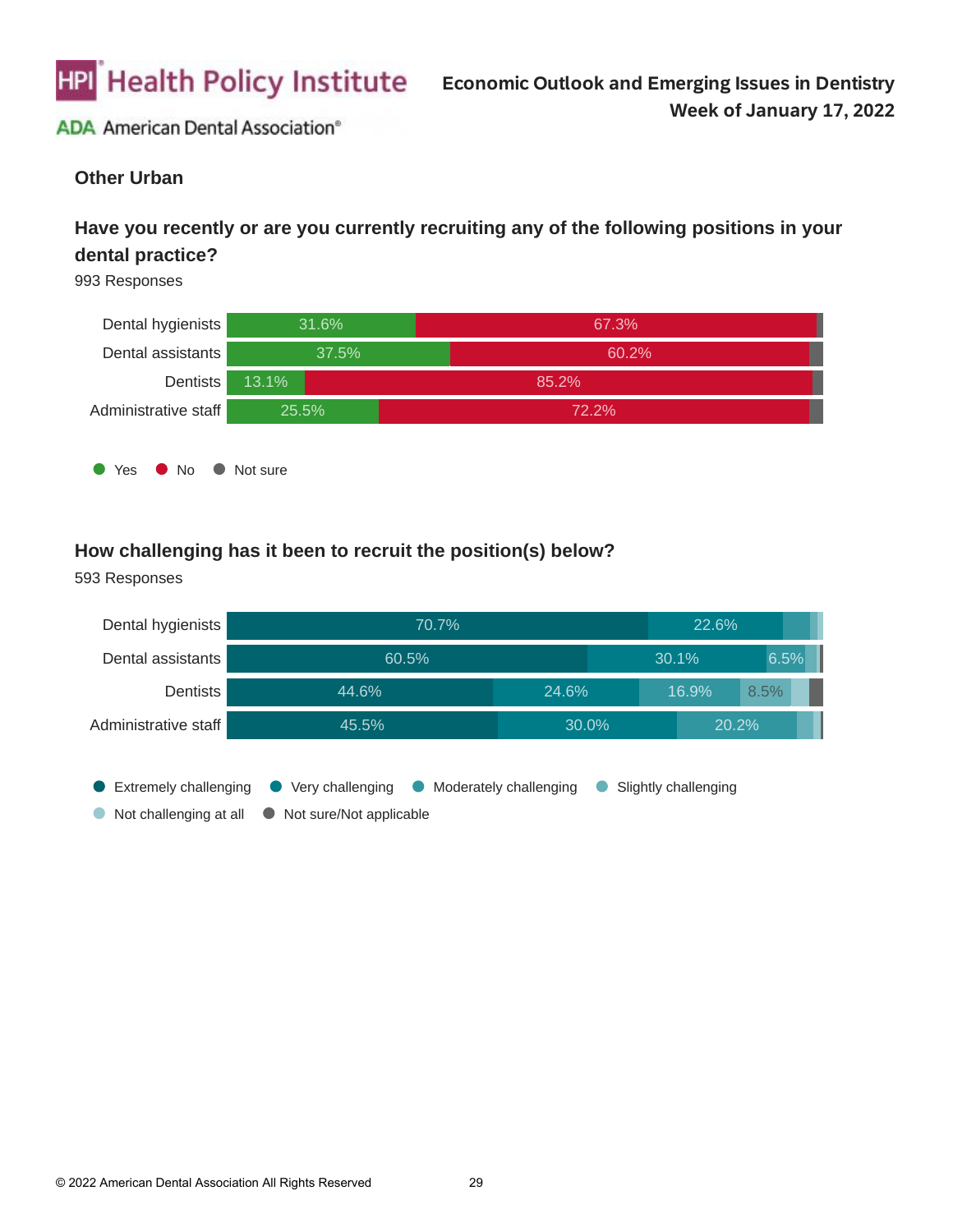

#### **Suburban**

# **Have you recently or are you currently recruiting any of the following positions in your dental practice?**

64 Responses



## **How challenging has it been to recruit the position(s) below?**

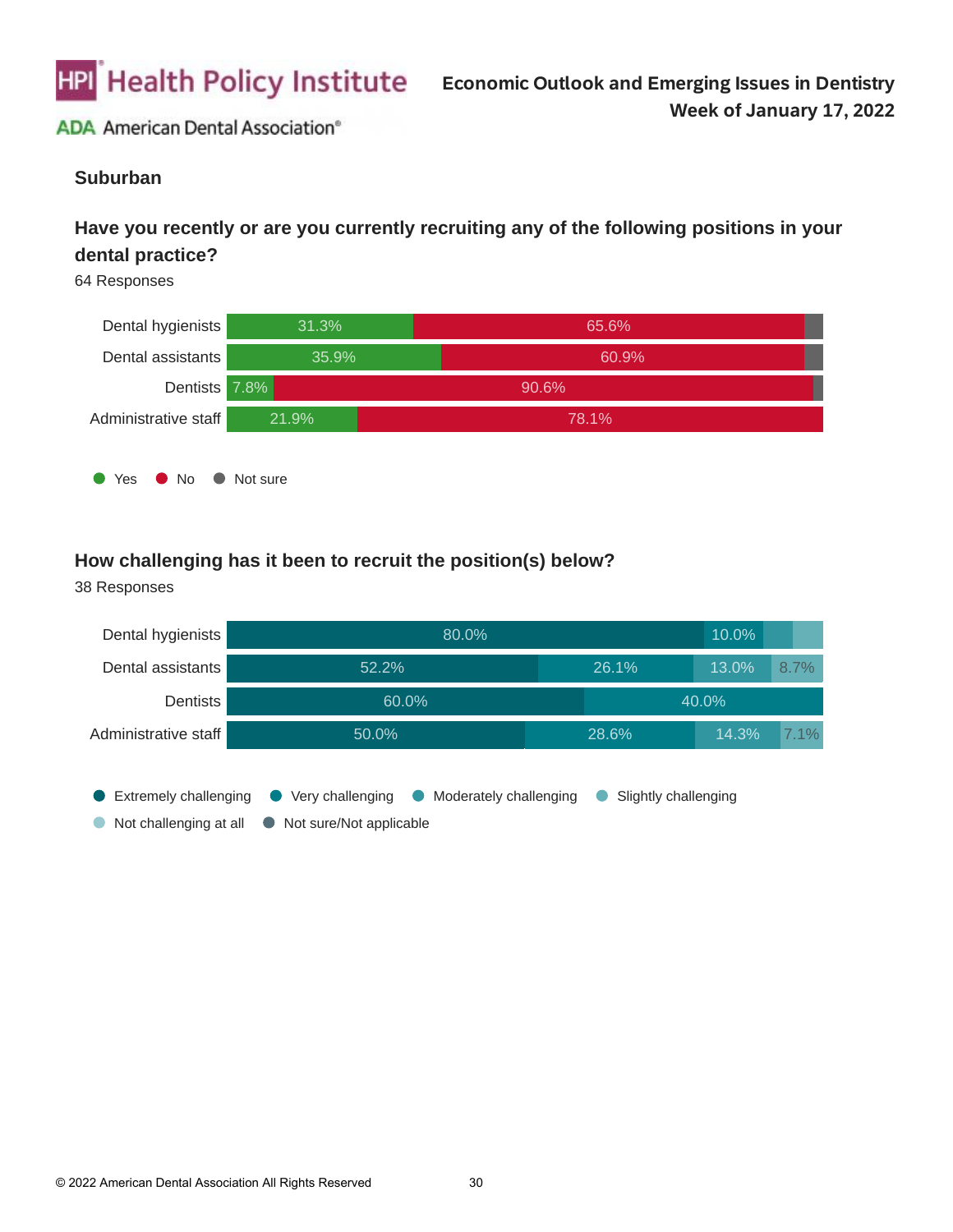

#### **Rural**

# **Have you recently or are you currently recruiting any of the following positions in your dental practice?**

193 Responses



# **How challenging has it been to recruit the position(s) below?**

**Extremely challenging C** Very challenging C Moderately challenging C Slightly challenging  $\bullet$  Not challenging at all  $\bullet$  Not sure/Not applicable Dental hygienists Dental assistants **Dentists** Administrative staff 81.7% 57.4% 61.3% 34.5% 9.9% 20.6% 25.8% 38.2% 20.6% 9.7% 18.2%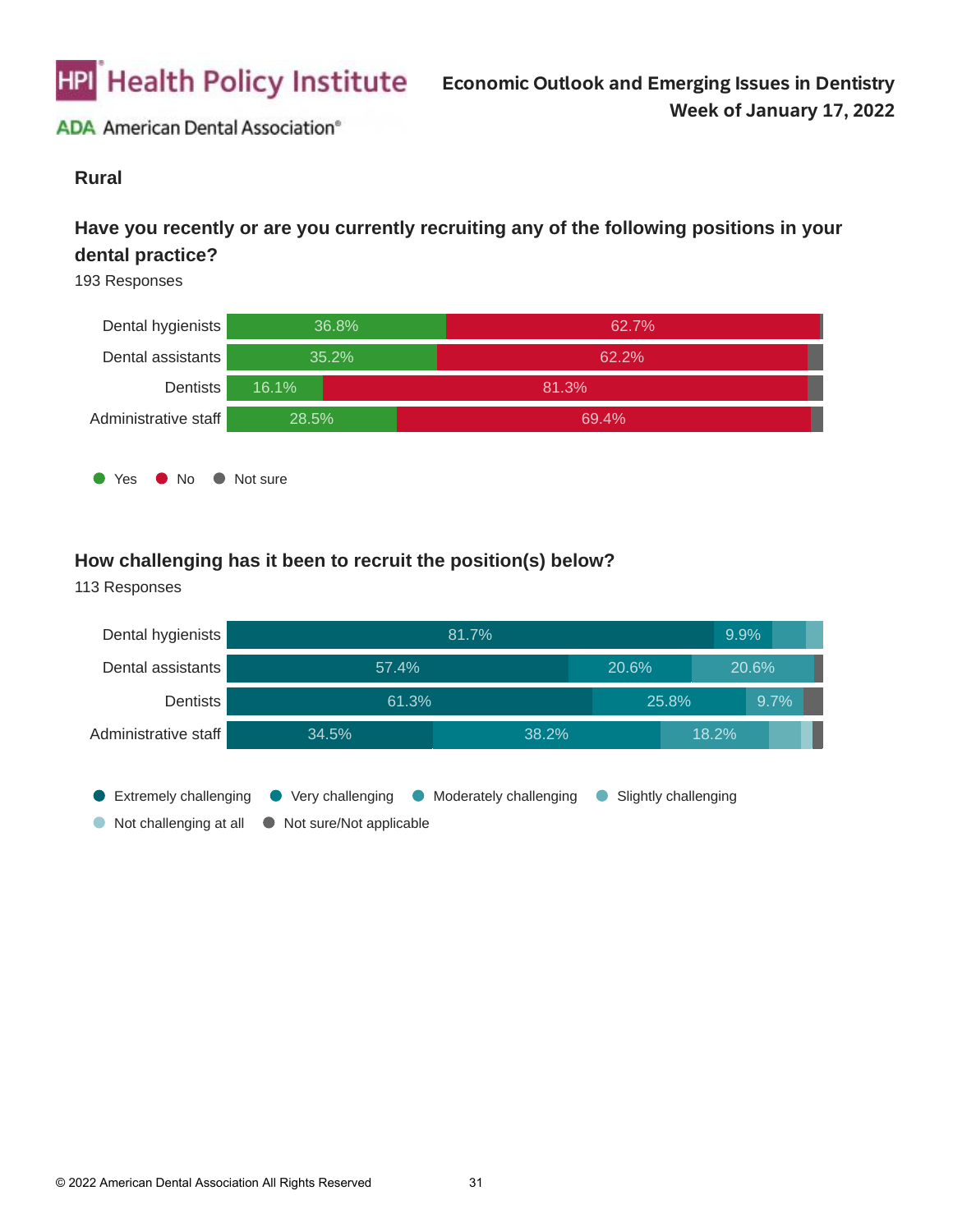

#### **BY SEX**

#### **Male**

# **Have you recently or are you currently recruiting any of the following positions in your dental practice?**

1179 Responses



### **How challenging has it been to recruit the position(s) below?**

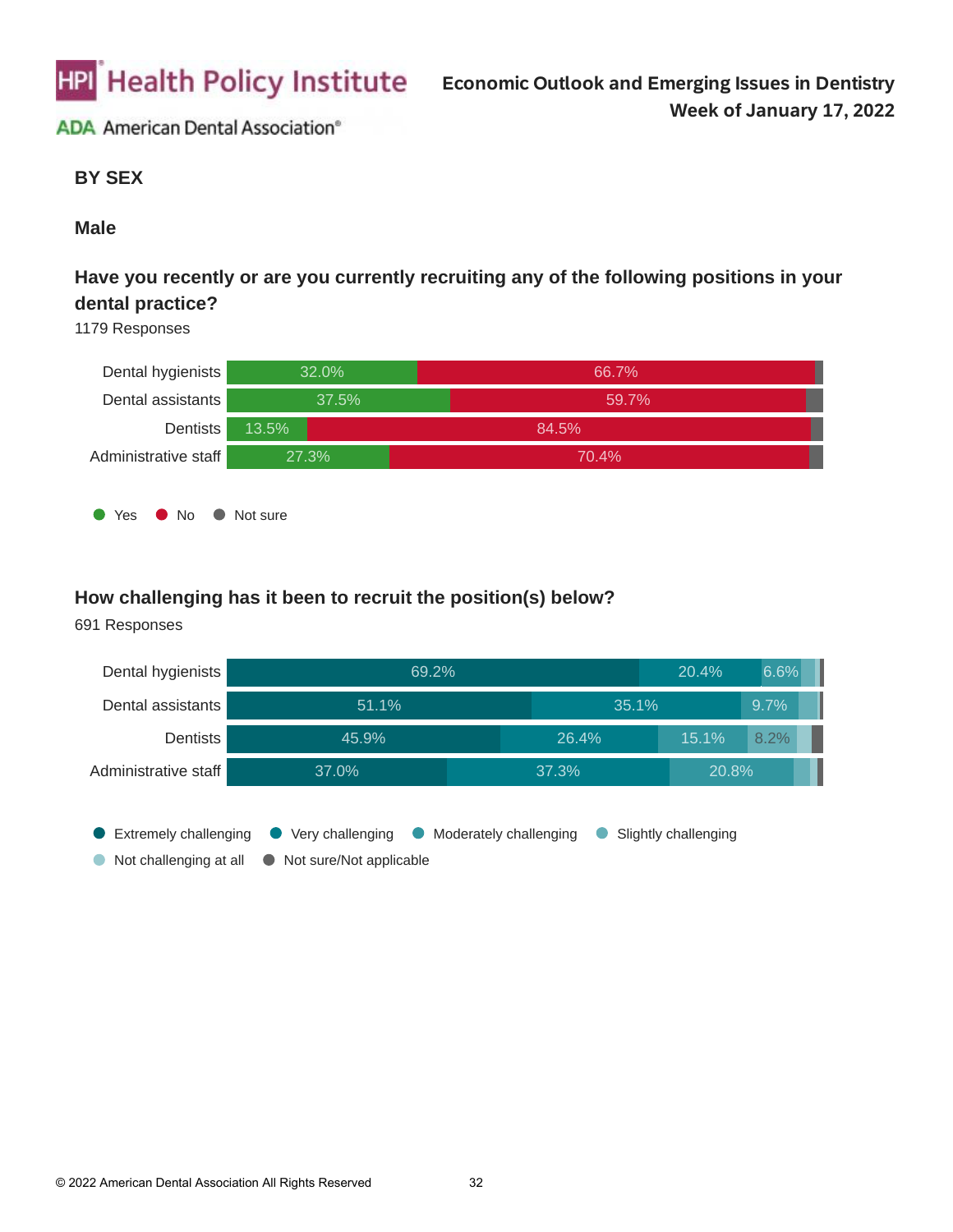

#### **Female**

# **Have you recently or are you currently recruiting any of the following positions in your dental practice?**

703 Responses



## **How challenging has it been to recruit the position(s) below?**

**Extremely challenging C** Very challenging C Moderately challenging C Slightly challenging  $\bullet$  Not challenging at all  $\bullet$  Not sure/Not applicable Dental hygienists Dental assistants **Dentists** Administrative staff 79.8% 62.0% 42.9% 54.7% 13.6% 25.3% 21.9% 22.6% 10.3% 20.0% 17.4% 6.7%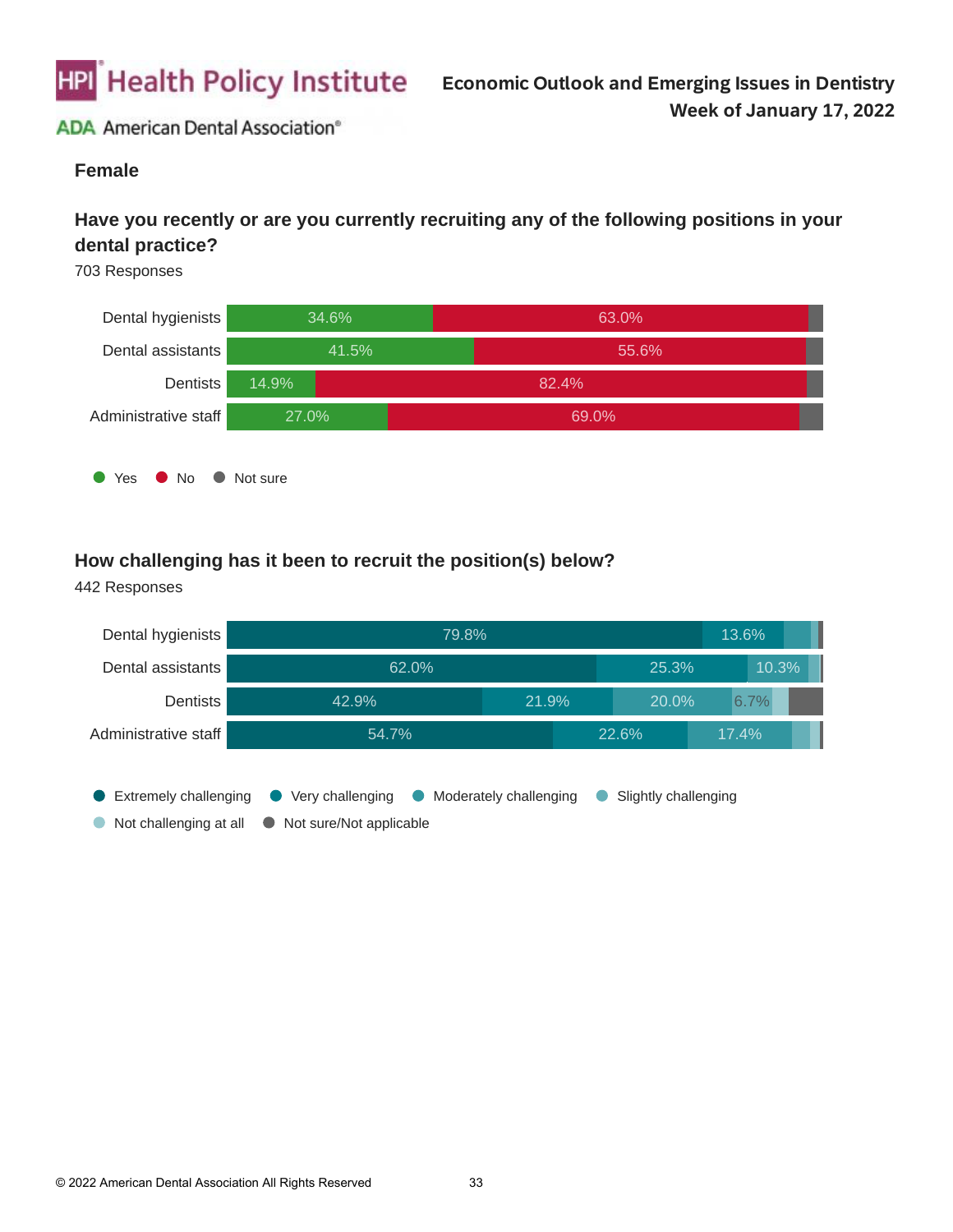

*Economic Confidence*

#### **BY OWNERSHIP STATUS**

# **Looking ahead to the next six months, how confident are you in the recovery of:**

#### **Owner**

#### 1692 Responses

| Your particular dental practice?           | 29.7%                                                  | 37.9% | 16.0%                           | 12.7% |
|--------------------------------------------|--------------------------------------------------------|-------|---------------------------------|-------|
| The dental care sector in general?         | 20.5%                                                  | 43.3% | 19.0%                           | 14.5% |
| The U.S. economy?                          | 27.8%                                                  | 20.9% | 32.3%                           | 13.5% |
| $\bullet$ Very confident<br>Very skeptical | • Somewhat confident • Neither confident nor skeptical |       | Somewhat skeptical<br>$\bullet$ |       |

#### **Non-owner**

| Your particular dental practice?   | 28.3%    | 45.0% | 14.7%    | $9.9\%$ |
|------------------------------------|----------|-------|----------|---------|
| The dental care sector in general? | $25.1\%$ | 42.4% | $18.8\%$ | 12.0%   |
| The U.S. economy?                  | 30.4%    | 22.0% | 28.3%    | 14.1%   |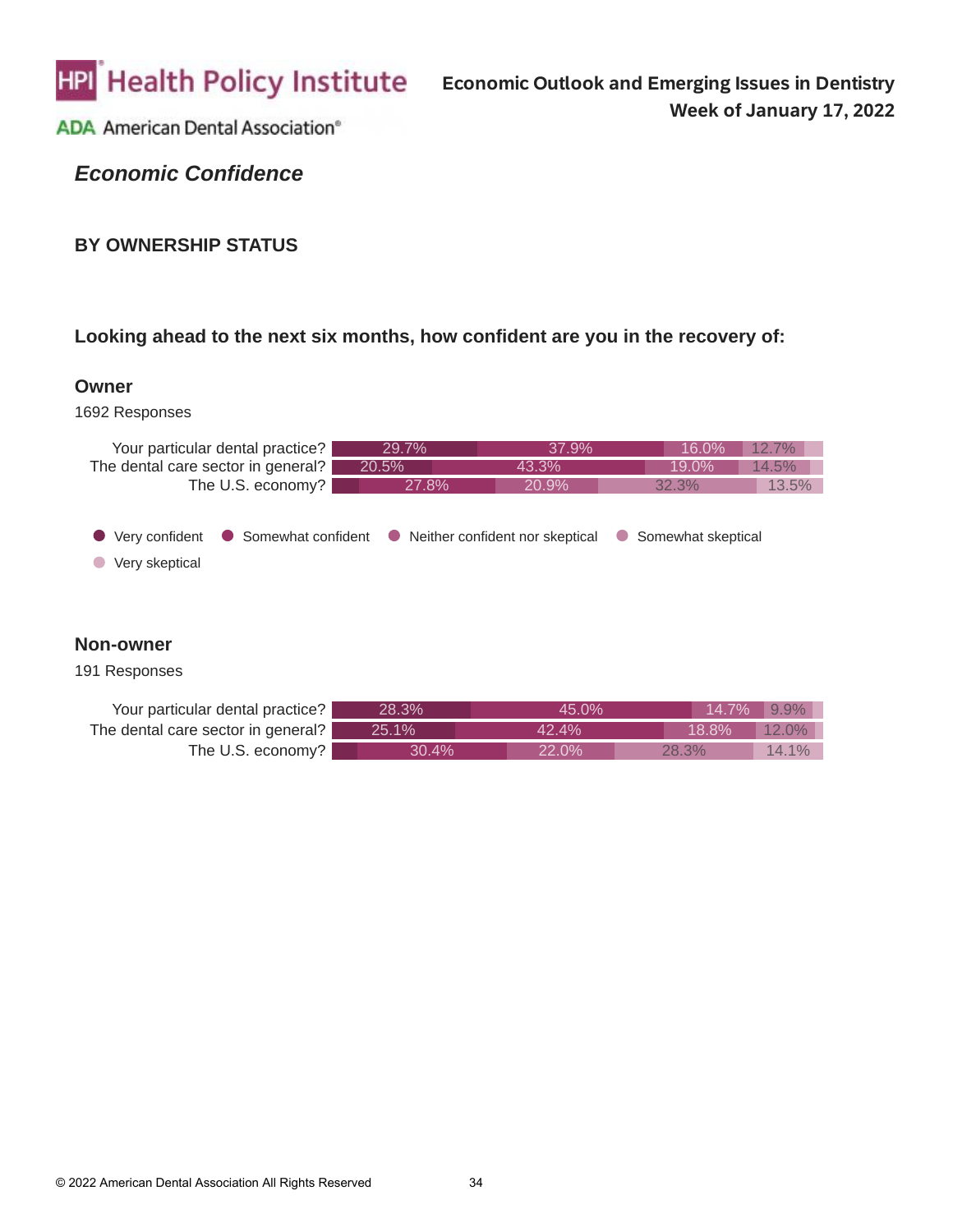

# **BY DSO AFFILIATION**

## **Looking ahead to the next six months, how confident are you in the recovery of:**

#### **DSO**

94 Responses

| Your particular dental practice?   | 29.8%                                                  | 46.8%     | 12.8%              | $9.6\%$ |
|------------------------------------|--------------------------------------------------------|-----------|--------------------|---------|
| The dental care sector in general? | 28.7%                                                  | 42.6%     | 17.0%              | 9.6%    |
| The U.S. economy?                  | 36.2%                                                  | 21.3%     | 25.5%              | 11.7%   |
| Very confident<br>Very skeptical   | • Somewhat confident • Neither confident nor skeptical | $\bullet$ | Somewhat skeptical |         |

### **Non-DSO**

| Your particular dental practice?   | 29.5%    | 38 2%    | 16.1%    | $12.5\%$ |
|------------------------------------|----------|----------|----------|----------|
| The dental care sector in general? | $20.6\%$ | $43.3\%$ | 19 1%    | 14.5%    |
| The U.S. economy?                  | 27.6%`   | 21.0%    | $32.3\%$ | $13.6\%$ |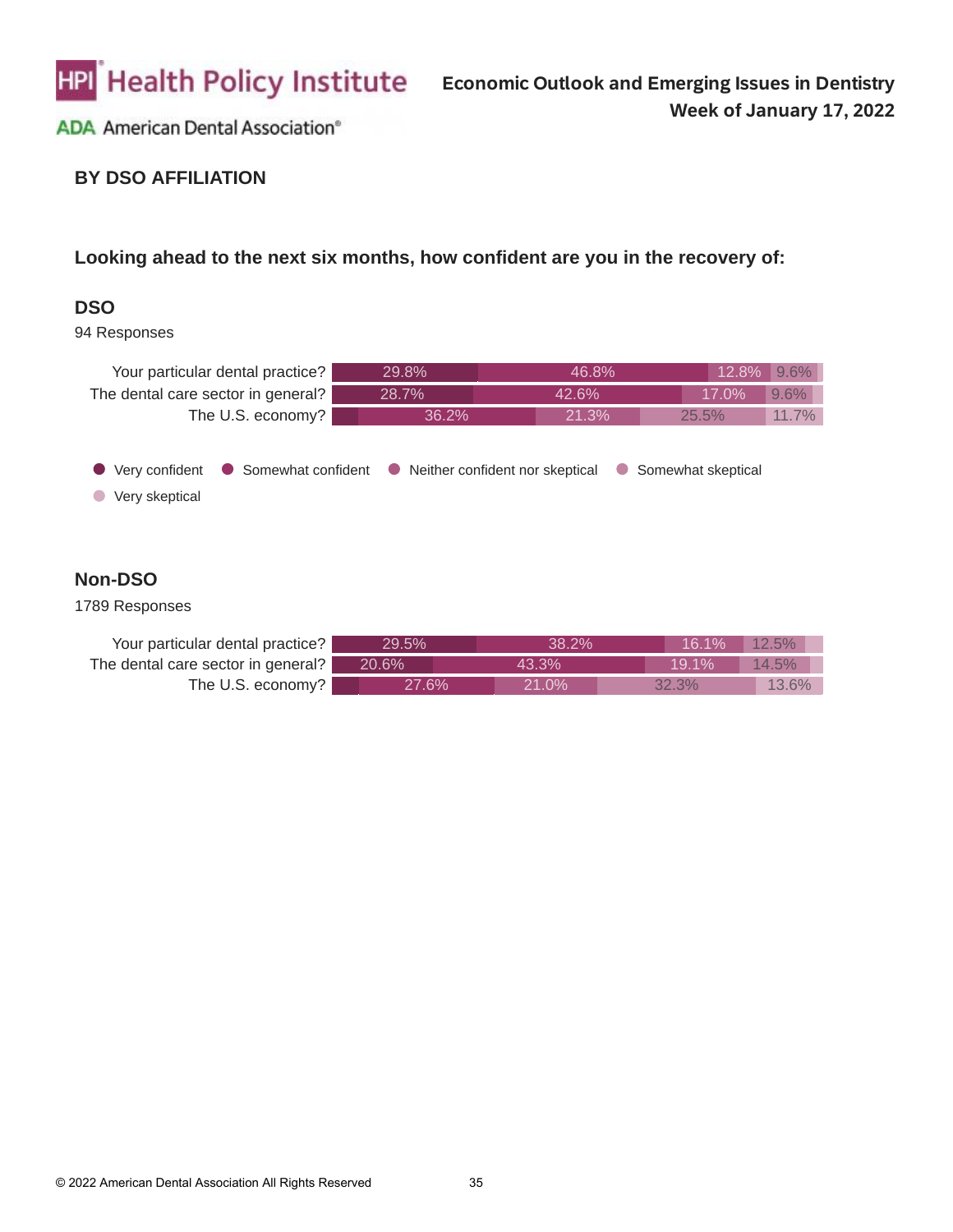

### **BY PRACTICE SIZE**

#### **Looking ahead to the next six months, how confident are you in the recovery of:**

#### **Solo dentists**

1086 Responses



#### **2 to 9 dentists**

#### 763 Responses

| Your particular dental practice?   | 35.4% |          | $40.2\%$ | $11.9\%$ 10.4% |
|------------------------------------|-------|----------|----------|----------------|
| The dental care sector in general? | 24.2% | 44.3%    | 15.6%    | 13.5%          |
| The U.S. economy? 7.5%             | 28.0% | $19.8\%$ | $31.7\%$ | $13.0\%$       |

#### **Large group (10+ dentists)**

| Your particular dental practice?                  | 32.4% | 47.1%  |          | $11.8\%$ |                     |
|---------------------------------------------------|-------|--------|----------|----------|---------------------|
| The dental care sector in general? $\blacksquare$ | 26.5% | 47.1%  |          | 14.7%    | $\mid$ 11.8% $\mid$ |
| The U.S. economy? 8.8%                            |       | 38.2%' | $20.6\%$ | 23.5%    | 8.8%                |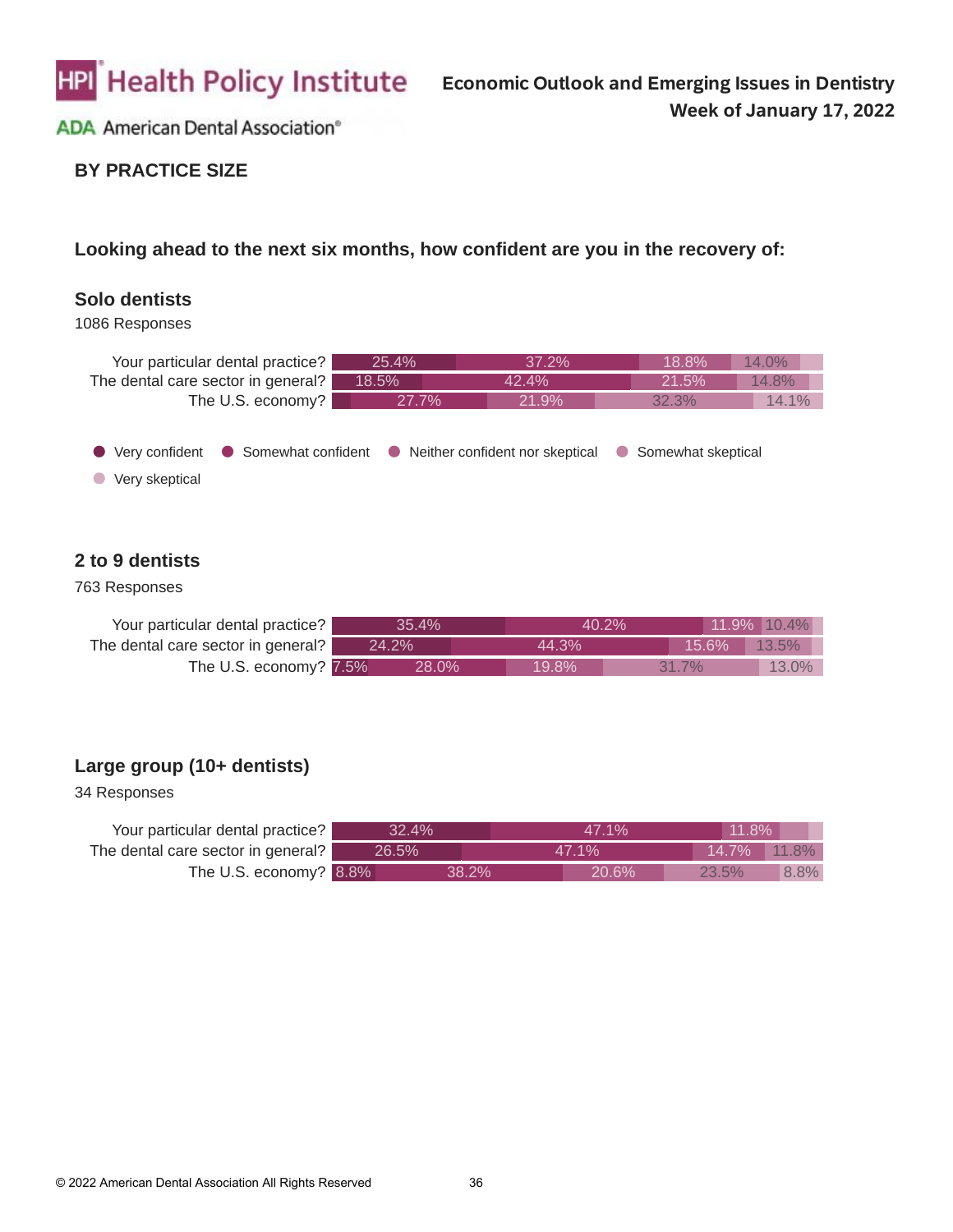

### **BY GEOGRAPHY**

#### **Looking ahead to the next six months, how confident are you in the recovery of:**

#### **Top 20 cities**



| Your particular dental practice?<br>The dental care sector in general? | 31.3%<br>20.5%                                         | 36.6%<br>43.8% | 12.5%<br>20.5%     | 17.9%<br>13.4% |
|------------------------------------------------------------------------|--------------------------------------------------------|----------------|--------------------|----------------|
| The U.S. economy?                                                      | 23.2%                                                  | 27.7%          | $32.1\%$           | 10.7%          |
| ● Very confident<br>Very skeptical                                     | • Somewhat confident • Neither confident nor skeptical |                | Somewhat skeptical |                |

### **Other urban**

#### 993 Responses

| Your particular dental practice?   | 30.4%    | 38.4% | 16.9% | $10.7\%$ |
|------------------------------------|----------|-------|-------|----------|
| The dental care sector in general? | 21.6%    | 45.4% | 16.8% | $13.9\%$ |
| The U.S. economy?                  | $30.7\%$ | 19.8% | 32.5% | 11.0%    |

#### **Suburban**

#### 64 Responses

| Your particular dental practice?         | 28.1%   | 45.3%             |          | $14.1\%$ 10.9% |
|------------------------------------------|---------|-------------------|----------|----------------|
| The dental care sector in general? 21.9% |         | 45.3%             | $17.2\%$ | 15.6%          |
| The U.S. economy? 7.8%                   | - 23.4% | $14.1\%$<br>35.9% |          | 18.8%          |

#### **Rural**

| Your particular dental practice?   | 34.7% | 36.3%    | $14.0\%$ 13.0% |       |
|------------------------------------|-------|----------|----------------|-------|
| The dental care sector in general? | 25.4% | $42.0\%$ | 18.1%          | 13.0% |
| The U.S. economy?                  | 28.0% | 19.7%    | $29.5\%$       | 16.1% |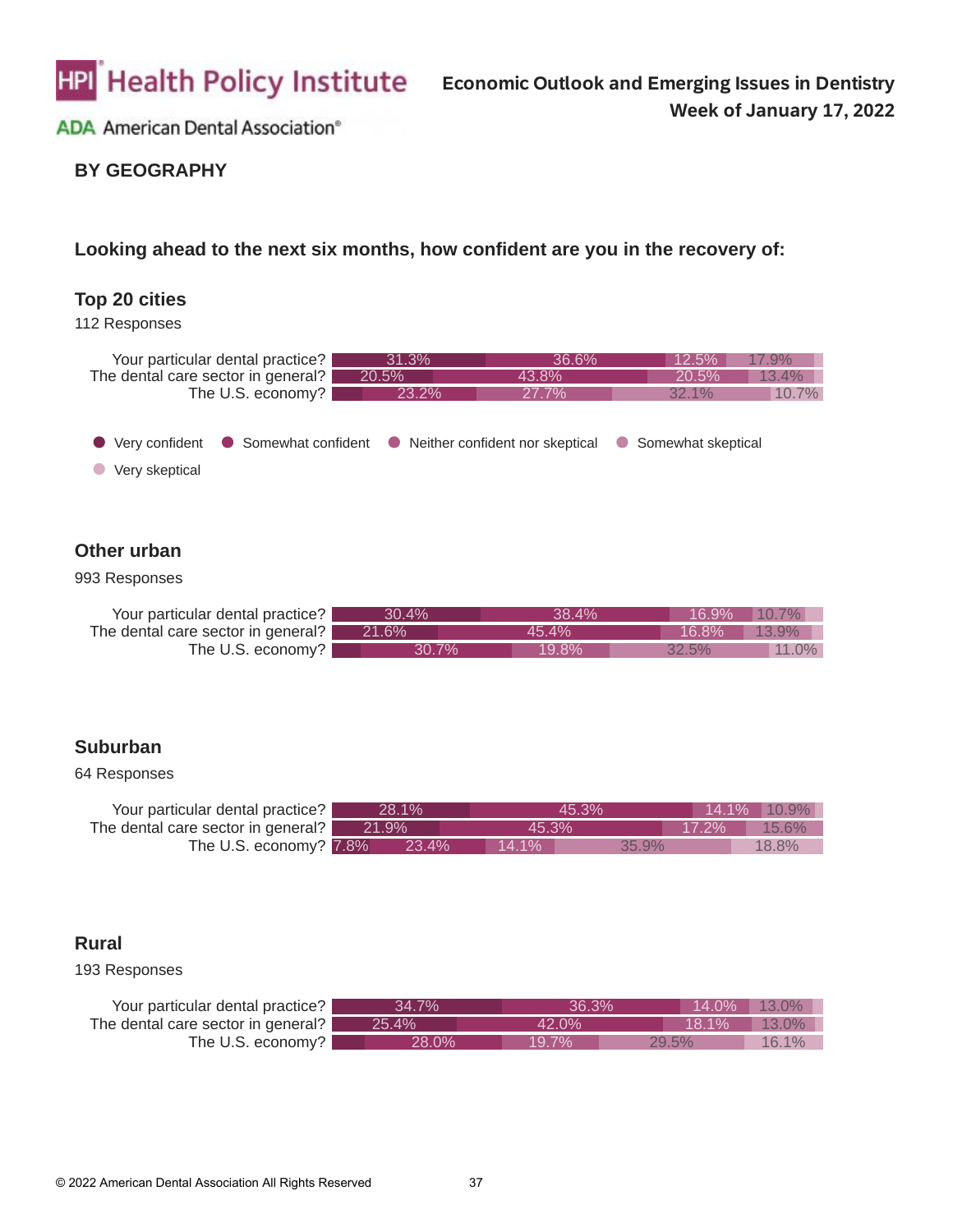

#### **BY SEX**

**Looking ahead to the next six months, how confident are you in the recovery of:**

#### **Male**

1179 Responses

| Your particular dental practice?                       | 30.2% | 38.7%                             |                | 15.3%              | 12.0% |
|--------------------------------------------------------|-------|-----------------------------------|----------------|--------------------|-------|
| The dental care sector in general?                     | 20.0% | 44.8%                             |                | 19.0%              | 13.8% |
| The U.S. economy?                                      | 28.0% | 20.5%                             |                | 31.6%              | 14.2% |
| Somewhat confident<br>Very confident<br>Very skeptical |       | • Neither confident nor skeptical | $\blacksquare$ | Somewhat skeptical |       |

### **Female**

| Your particular dental practice?   | 28.4% | 38.4%    | 16.9%    | $12.9\%$ |
|------------------------------------|-------|----------|----------|----------|
| The dental care sector in general? | 22.6% | 40.7%    | 19.1%    | 14.8%    |
| The U.S. economy?                  | 28.2% | $21.9\%$ | $32.4\%$ | $12.4\%$ |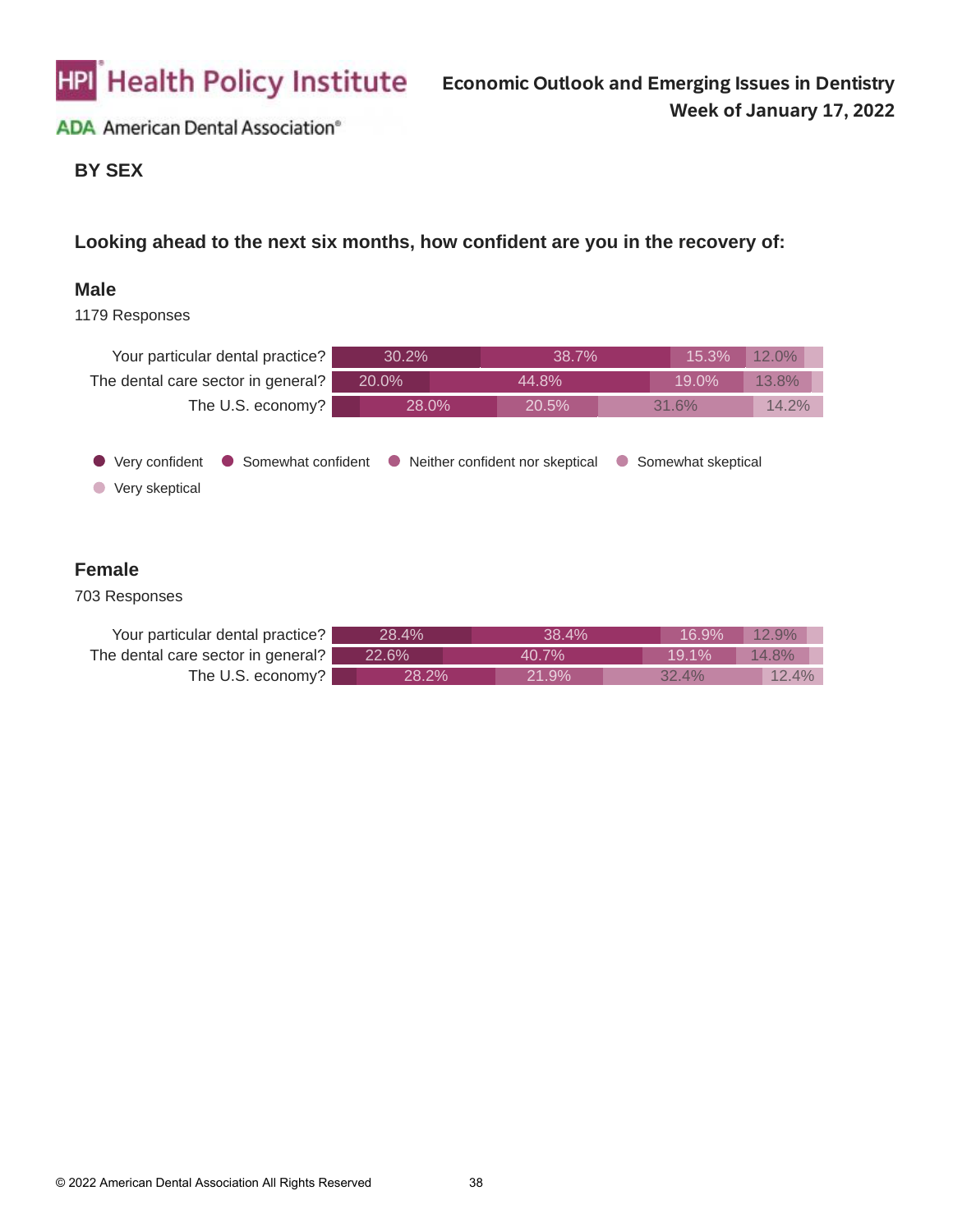

## **BY AGE GROUP**

### **Looking ahead to the next six months, how confident are you in the recovery of:**

#### **Under 35**

100 Responses

| Your particular dental practice?   | 32.0%                                                  | 44.0% | 15.0%              | $9.0\%$ |
|------------------------------------|--------------------------------------------------------|-------|--------------------|---------|
| The dental care sector in general? | 25.0%                                                  | 41.0% | 17.0%              | 15.0%   |
| The U.S. economy?                  | 28.0%                                                  | 29.0% | 23.0%              | 15.0%   |
| Very confident<br>Very skeptical   | • Somewhat confident • Neither confident nor skeptical |       | Somewhat skeptical |         |

#### **35 to 44**

#### 328 Responses

| Your particular dental practice?   | 37.8% | $37.2\%$ |          | $11.9\%$ 10.7% |
|------------------------------------|-------|----------|----------|----------------|
| The dental care sector in general? | 26.2% | $42.4\%$ | 14.9%    | $14.6\%$       |
| The U.S. economy?                  | 29.9% | 23.2%    | $30.2\%$ | 10.4%          |

#### **45 to 54**

| Your particular dental practice?   | 27.6% | 37.6% | 15.8% | 15.6%    |  |
|------------------------------------|-------|-------|-------|----------|--|
| The dental care sector in general? | 20.5% | 40.3% | 19.2% | $16.7\%$ |  |
| The U.S. economy?                  | 24.1% | 19.6% | 35.4% | 16.3%    |  |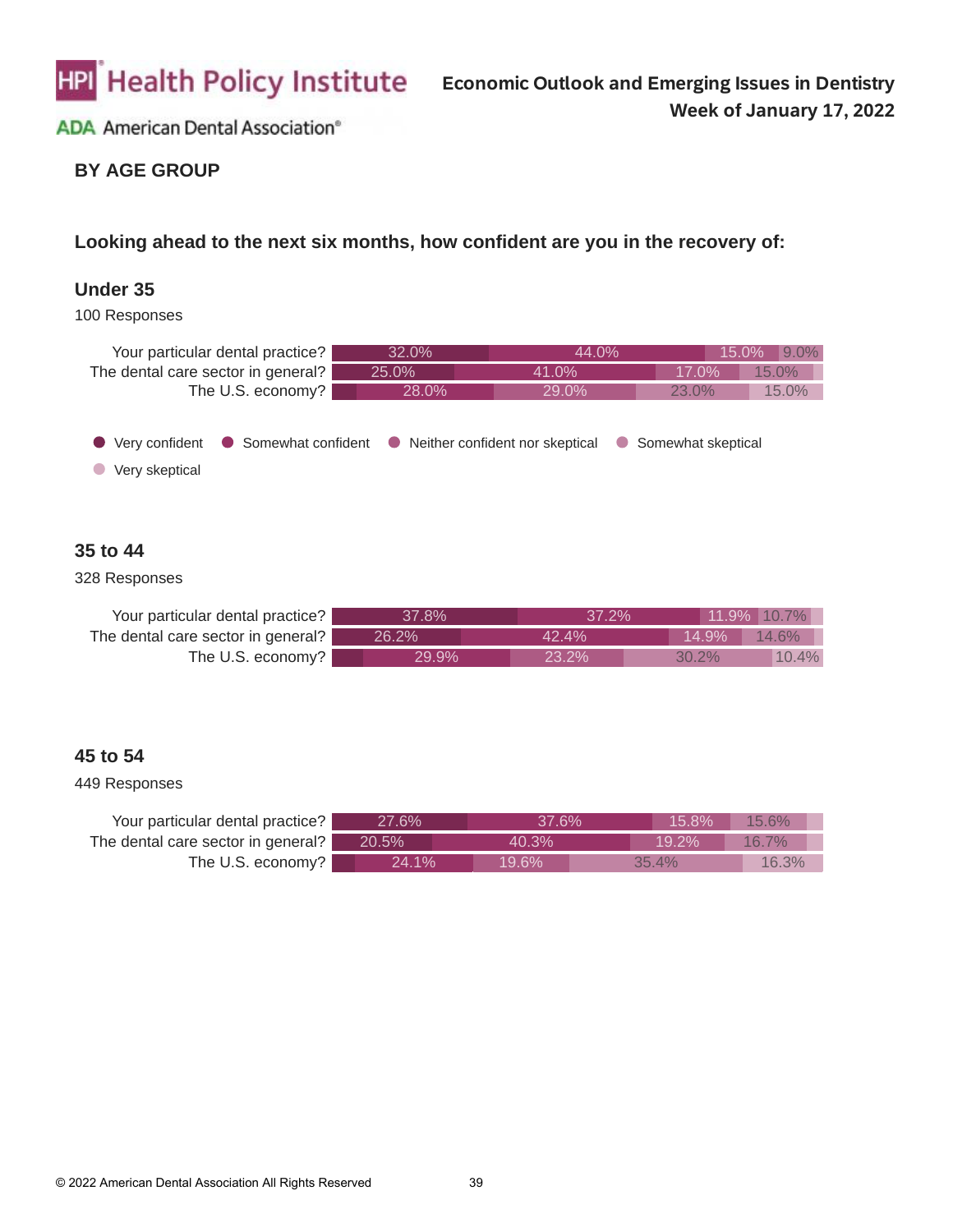

#### **55 to 64**

#### 607 Responses



#### **65 or older**

| Your particular dental practice?   | 25.4% | 36.5%    | $20.8\%$ | 13.5%    |
|------------------------------------|-------|----------|----------|----------|
| The dental care sector in general? | 17.7% | 42.7%    | $24.0\%$ | $13.4\%$ |
| The U.S. economy?                  | 28.3% | $24.0\%$ | 31.8%    | 11.9%    |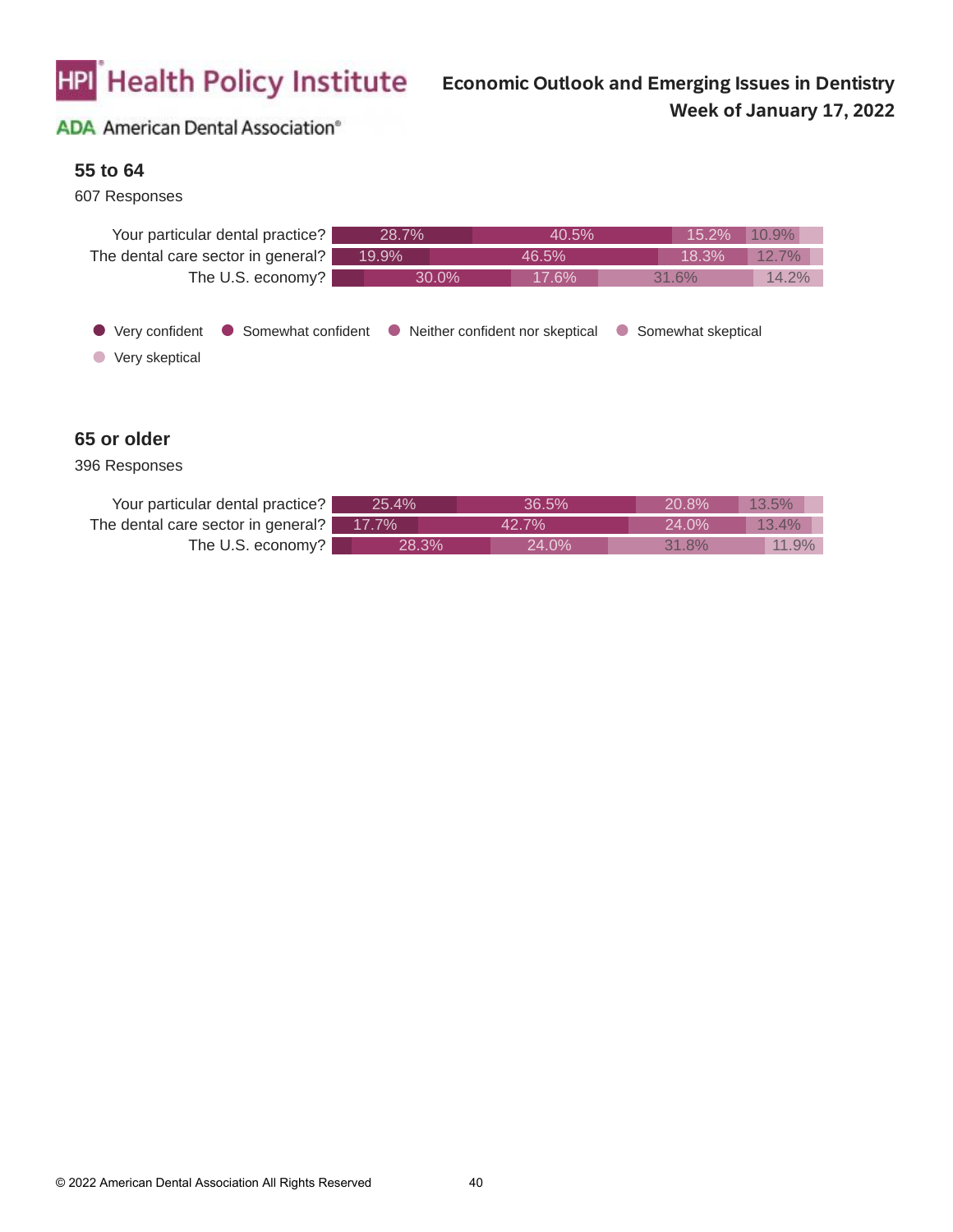

### **BY RACE/ETHNICITY**

#### **Looking ahead to the next six months, how confident are you in the recovery of:**

#### **White**



### **Asian**

#### 198 Responses

| Your particular dental practice? 17.7%   |       | 46.5% | 19.2%    | $13.6\%$ |
|------------------------------------------|-------|-------|----------|----------|
| The dental care sector in general? 16.7% | 42.4% |       | $22.7\%$ | 15.7%    |
| The U.S. economy?                        | 25.3% | 29.8% | 31.8%    | 7.6%     |

#### **Hispanic**

#### 113 Responses

| Your particular dental practice?   | 16.8%    |       | 42.5%    | 15.9% | 20.4% |  |
|------------------------------------|----------|-------|----------|-------|-------|--|
| The dental care sector in general? | $17.7\%$ |       | 46.9%    | 20.4% | 12.4% |  |
| The U.S. economy?                  |          | 31.9% | $18.6\%$ | 27.4% | 16.8% |  |

#### **Black**

| Your particular dental practice?   | $23.3\%$ |       | 66.7% |          |          |  |
|------------------------------------|----------|-------|-------|----------|----------|--|
| The dental care sector in general? | 33.3%    |       | 50.0% |          |          |  |
| The U.S. economy?                  |          | 53.3% |       | $13.3\%$ | $20.0\%$ |  |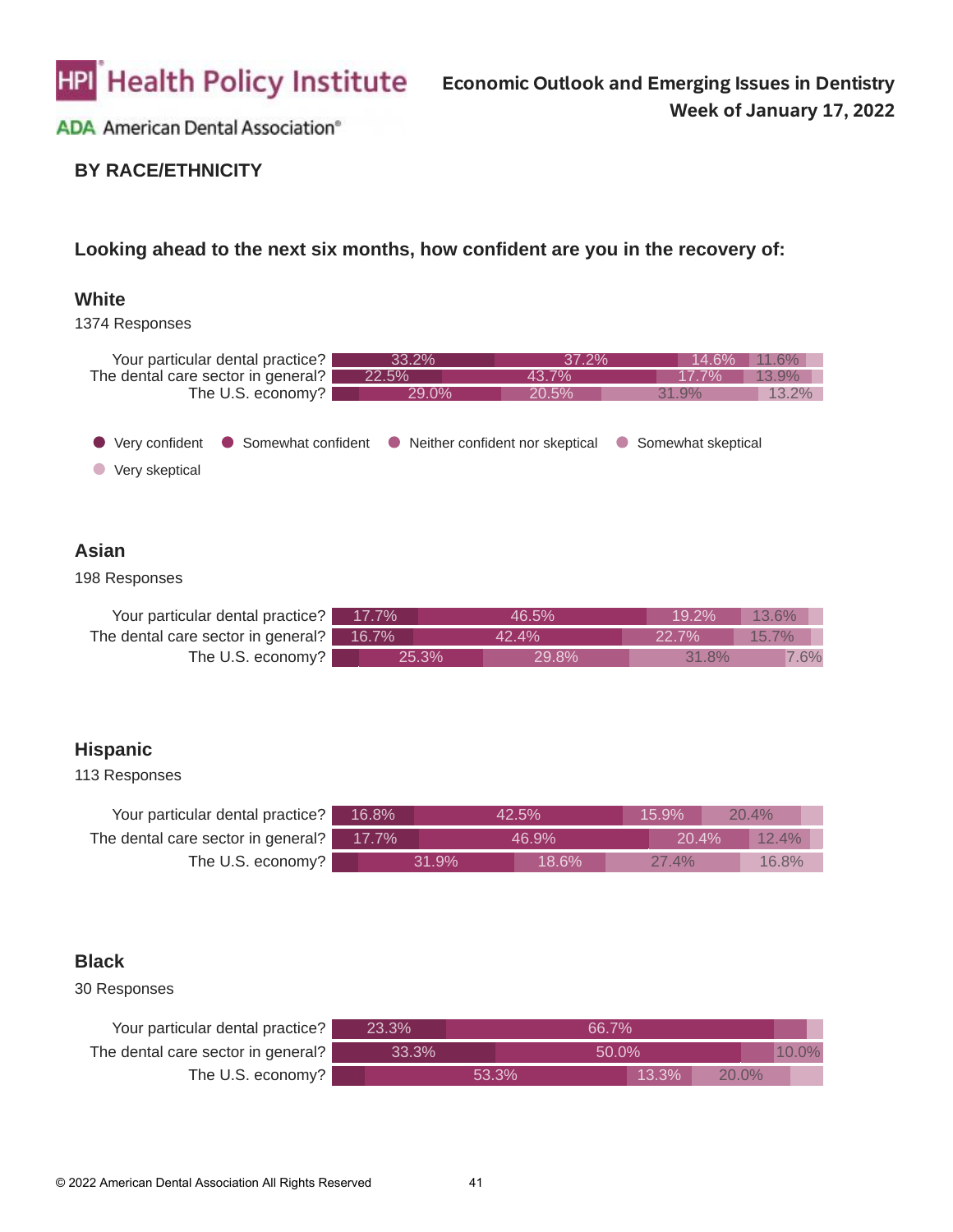

| <b>Number of Responses by Wave</b> |           |
|------------------------------------|-----------|
| Field                              | Responses |
| 2022JAN                            | 1,883     |

### **Number of Responses by Group - Week of January 17**

| <b>Ownership Status</b> | Choice Count |
|-------------------------|--------------|
| Owner                   | 1,692        |
| Non-owner               | 191          |
|                         |              |
| <b>DSO Affiliation</b>  | Choice Count |

| <b>DSO</b> | 94    |
|------------|-------|
| Non-DSO    | 1,789 |

| <b>Practice Size</b>         | <b>Choice Count</b> |
|------------------------------|---------------------|
| Solo dentists                | 1,086               |
| 2 to 9 dentists              | 763                 |
| Large group $(10+$ dentists) | 34                  |

| Geography     | Choice Count |
|---------------|--------------|
| Top 20 cities | 112          |
| Other urban   | 993          |
| Suburban      | 64           |
| Rural         | 193          |